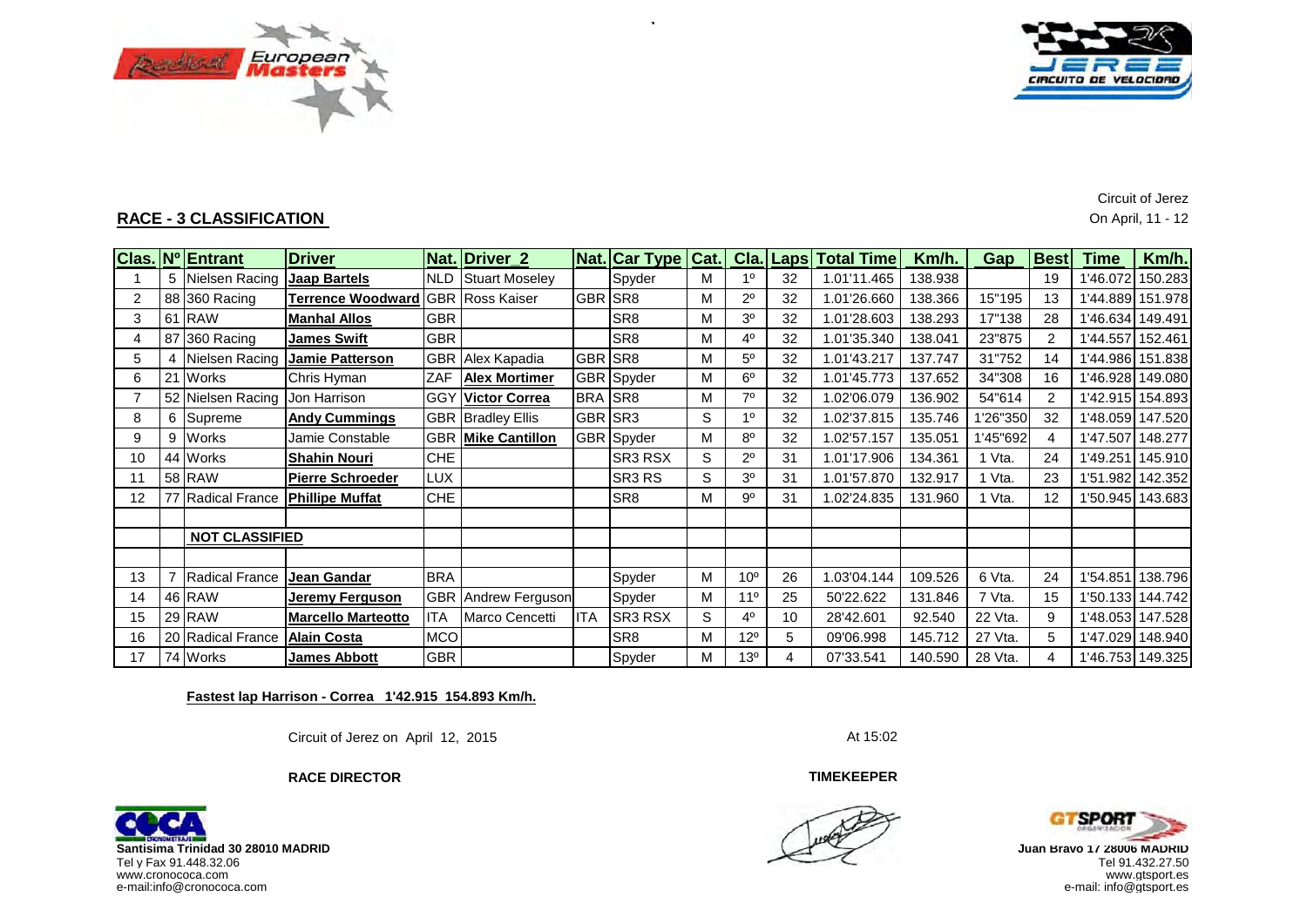



**LAP ANALYSIS RACE - 3** 

**On April, 11 - 12**

|                            | 5<br>4               |                            |                         |                             |                            | 6                       |                      |                            | $\overline{7}$          |                      |                            | 9                       |                             |                            | 20                      |                      |                            |                         |
|----------------------------|----------------------|----------------------------|-------------------------|-----------------------------|----------------------------|-------------------------|----------------------|----------------------------|-------------------------|----------------------|----------------------------|-------------------------|-----------------------------|----------------------------|-------------------------|----------------------|----------------------------|-------------------------|
| <b>Number</b>              |                      |                            |                         |                             |                            |                         |                      |                            |                         |                      |                            |                         |                             |                            |                         |                      |                            |                         |
| Lap<br>$1^a - 1$           | Lap Time<br>0'46.804 | <b>Partial</b><br>0'46.804 | <b>Speed</b><br>233.767 | <b>Lap Time</b><br>0'48.269 | <b>Partial</b><br>0'48.269 | <b>Speed</b><br>222.681 | Lap Time<br>0'49.506 | <b>Partial</b><br>0'49.506 | <b>Speed</b><br>206.501 | Lap Time<br>0'57.470 | <b>Partial</b><br>0'57.470 | <b>Speed</b><br>212.181 | <b>Lap Time</b><br>0'50.633 | <b>Partial</b><br>0'50.633 | <b>Speed</b><br>225.470 | Lap Time<br>0'47.513 | <b>Partial</b><br>0'47.513 | <b>Speed</b><br>233.262 |
| $1^a - 2$                  | 1'17.837             | 0'31.033                   |                         | 1'19.374                    | 0'31.105                   |                         | 1'38.168             | 0'48.662                   |                         | 1'32.985             | 0'35.515                   |                         | 1'23.567                    | 0'32.934                   |                         | 1'18.513             | 0'31.000                   |                         |
| $1^a - 3$                  | 1'53.636             | 0'35.799                   |                         | 1'56.763                    | 0'37.389                   |                         | 2'17.245             | 0'39.077                   |                         | 2'15.693             | 0'42.708                   |                         | 2'01.135                    | 0'37.568                   |                         | 1'55.441             | 0'36.928                   |                         |
| $2^a - 1$                  | 0'40.878             | 0'40.878                   | 235.808                 | 0'41.553                    | 0'41.553                   | 225.001                 | 0'43.978             | 0'43.978                   | 205.324                 | 0'48.483             | 0'48.483                   | 216.001                 | 0'42.405                    | 0'42.405                   | 226.891                 | 0'41.616             | 0'41.616                   | 236.324                 |
| $2^a - 2$                  | 1'10.126             | 0'29.248                   |                         | 1'11.480                    | 0'29.927                   |                         | 1'14.566             | 0'30.588                   |                         | 1'22.140             | 0'33.657                   |                         | 1'12.562                    | 0'30.157                   |                         | 1'11.850             | 0'30.234                   |                         |
| $2^a - 3$                  | 1'45.764             | 0'35.638                   |                         | 1'47.742                    | 0'36.262                   |                         | 1'52.309             | 0'37.743                   |                         | 2'03.231             | 0'41.091                   |                         | 1'49.080                    | 0'36.518                   |                         | 1'47.861             | 0'36.011                   |                         |
| $3^{a} - 1$<br>$3^a - 2$   | 0'40.628<br>1'09.772 | 0'40.628<br>0'29.144       | 236.324                 | 0'41.514<br>1'11.653        | 0'41.514<br>0'30.139       | 227.849                 | 0'43.017<br>1'13.664 | 0'43.017<br>0'30.647       | 206.107                 | 0'46.649<br>1'21.590 | 0'46.649<br>0'34.941       | 216.868                 | 0'41.873<br>1'12.034        | 0'41.873<br>0'30.161       | 225.001                 | 0'42.217<br>1'12.225 | 0'42.217<br>0'30.008       | 236.324                 |
| $3^{a} - 3$                | 1'45.405             | 0'35.633                   |                         | 1'47.868                    | 0'36.215                   |                         | 1'51.263             | 0'37.599                   |                         | 2'01.670             | 0'40.080                   |                         | 1'48.327                    | 0'36.293                   |                         | 1'48.423             | 0'36.198                   |                         |
| $4^a - 1$                  | 0'40.669             | 0'40.669                   | 238.411                 | 0'41.996                    | 0'41.996                   | 227.369                 | 0'43.017             | 0'43.017                   | 207.693                 | 0'46.263             | 0'46.263                   | 219.513                 | 0'41.288                    | 0'41.288                   | 228.330                 | 0'42.219             | 0'42.219                   | 236.843                 |
| $4^a - 2$                  | 1'10.038             | 0'29.369                   |                         | 1'11.946                    | 0'29.950                   |                         | 1'13.919             | 0'30.902                   |                         | 1'20.021             | 0'33.758                   |                         | 1'11.206                    | 0'29.918                   |                         | 1'12.081             | 0'29.862                   |                         |
| $4^a - 3$                  | 1'45.615             | 0'35.577                   |                         | 1'48.707                    | 0'36.761                   |                         | 1'51.605             | 0'37.686                   |                         | 2'01.400             | 0'41.379                   |                         | 1'47.507                    | 0'36.301                   |                         | 1'48.244             | 0'36.163                   |                         |
| $5^a - 1$                  | 0'40.837             | 0'40.837                   | 240.001                 | 0'41.265                    | 0'41.265                   | 226.891                 | 0'43.963             | 0'43.963                   | 207.294                 | 0'46.664             | 0'46.664                   | 219.960                 | 0'41.472                    | 0'41.472                   | 229.788                 | 0'41.234             | 0'41.234                   | 238.411                 |
| $5^a - 2$                  | 1'10.399             | 0'29.562                   |                         | 1'11.051                    | 0'29.786                   |                         | 1'15.569             | 0'31.606                   |                         | 1'20.045             | 0'33.381                   |                         | 1'11.435                    | 0'29.963                   |                         | 1'10.927             | 0'29.693                   |                         |
| $5^a - 3$<br>$6^a - 1$     | 1'46.246<br>0'41.333 | 0'35.847<br>0'41.333       | 237.363                 | 1'48.009<br>0'41.850        | 0'36.958<br>0'41.850       | 227.849                 | 1'54.067<br>0'44.082 | 0'38.498<br>0'44.082       | 206.107                 | 2'00.999<br>0'46.038 | 0'40.954<br>0'46.038       | 219.513                 | 1'47.795<br>0'41.981        | 0'36.360<br>0'41.981       | 227.849                 | 1'47.029<br>0'42.027 | 0'36.102<br>0'42.027       | 231.760                 |
| $6^a - 2$                  | 1'11.596             | 0'30.263                   |                         | 1'11.944                    | 0'30.094                   |                         | 1'15.450             | 0'31.368                   |                         | 1'20.597             | 0'34.559                   |                         | 1'12.240                    | 0'30.259                   |                         | 1'12.476             | 0'30.449                   |                         |
| $6^a - 3$                  | 1'48.004             | 0'36.408                   |                         | 1'49.050                    | 0'37.106                   |                         | 1'53.530             | 0'38.080                   |                         | 2'00.934             | 0'40.337                   |                         | 1'49.031                    | 0'36.791                   |                         |                      |                            |                         |
| $7^a - 1$                  | 0'41.798             | 0'41.798                   | 235.808                 | 0'41.948                    | 0'41.948                   | 226.891                 | 0'43.830             | 0'43.830                   | 204.934                 | 0'46.687             | 0'46.687                   | 217.304                 | 0'42.087                    | 0'42.087                   | 227.849                 |                      |                            |                         |
| $7^a - 2$                  | 1'11.941             | 0'30.143                   |                         | 1'12.255                    | 0'30.307                   |                         | 1'15.341             | 0'31.511                   |                         | 1'22.473             | 0'35.786                   |                         | 1'12.340                    | 0'30.253                   |                         |                      |                            |                         |
| $7^a - 3$                  | 1'48.991             | 0'37.050                   |                         | 1'48.947                    | 0'36.692                   |                         | 1'53.897             | 0'38.556                   |                         | 2'12.581             | 0'50.108                   |                         | 1'49.140                    | 0'36.800                   |                         |                      |                            |                         |
| $8^a - 1$                  | 0'51.113             | 0'51.113                   | 169.812                 | 0'42.281                    | 0'42.281                   | 205.324                 | 0'44.539             | 0'44.539                   | 205.324                 | 1'13.430             | 1'13.430                   |                         | 0'46.343                    | 0'46.343                   | 182.742                 |                      |                            |                         |
| $8^a - 2$                  | 1'24.963             | 0'33.850                   |                         | 1'14.363                    | 0'32.082                   |                         | 1'15.995             | 0'31.456                   |                         | 2'04.651             | 0'51.221                   |                         | 1'20.446                    | 0'34.103                   |                         |                      |                            |                         |
| $8^a - 3$<br>$9a - 1$      | 2'09.552             | 0'44.589                   |                         | 1'57.252                    | 0'42.889<br>1'10.738       |                         | 1'54.372             | 0'38.377                   | 206.107                 | 3'10.218             | 1'05.567                   | 112.971                 | 2'03.370                    | 0'42.924                   |                         |                      |                            |                         |
| $9^a - 2$                  | 1'10.252<br>2'00.701 | 1'10.252<br>0'50.449       |                         | 1'10.738<br>2'00.932        | 0'50.194                   |                         | 0'43.868<br>1'23.722 | 0'43.868<br>0'39.854       |                         | 1'07.134<br>1'58.447 | 1'07.134<br>0'51.313       |                         | 1'01.569<br>1'51.645        | 1'01.569<br>0'50.076       |                         |                      |                            |                         |
| $9a - 3$                   | 3'06.459             | 1'05.758                   |                         | 3'06.993                    | 1'06.061                   |                         | 2'28.024             | 1'04.302                   |                         | 2'59.987             | 1'01.540                   |                         | 2'57.712                    | 1'06.067                   |                         |                      |                            |                         |
| $10^{a} - 1$               | 1'06.751             | 1'06.751                   | 104.652                 | 1'06.906                    | 1'06.906                   | 109.202                 | 1'08.562             | 1'08.562                   | 127.963                 | 0'53.251             | 0'53.251                   | 216.001                 | 1'06.784                    | 1'06.784                   | 129.187                 |                      |                            |                         |
| $10^a - 2$                 | 1'59.149             | 0'52.398                   |                         | 1'58.795                    | 0'51.889                   |                         | 2'02.287             | 0'53.725                   |                         | 1'26.545             | 0'33.294                   |                         | 1'59.108                    | 0'52.324                   |                         |                      |                            |                         |
| $10^a - 3$                 | 2'57.657             | 0'58.508                   |                         | 2'56.395                    | 0'57.600                   |                         | 2'56.008             | 0'53.721                   |                         | 2'07.037             | 0'40.492                   |                         | 2'56.133                    | 0'57.025                   |                         |                      |                            |                         |
| $11a - 1$                  | 0'43.194             | 0'43.194                   | 237.363                 | 0'43.135                    | 0'43.135                   | 229.300                 | 0'44.265             | 0'44.265                   | 208.898                 | 0'46.305             | 0'46.305                   | 216.001                 | 0'43.586                    | 0'43.586                   | 226.891                 |                      |                            |                         |
| $11a - 2$                  | 1'13.643             | 0'30.449                   |                         | 1'13.596                    | 0'30.461                   |                         | 1'15.986             | 0'31.721                   |                         | 1'19.391             | 0'33.086                   |                         | 1'14.390                    | 0'30.804                   |                         |                      |                            |                         |
| $11a - 3$                  | 3'41.934             | 2'28.291                   | PIT                     | 1'50.571                    | 0'36.975                   |                         | 3'37.572             | 2'21.586                   | PIT                     | 3'17.343             | 1'57.952                   | PIT                     | 1'52.129                    | 0'37.739                   |                         |                      |                            |                         |
| $12^{a} - 1$<br>$12^a - 2$ | 0'43.952<br>1'14.298 | 0'43.952<br>0'30.346       | 235.295                 | 0'41.656<br>1'11.824        | 0'41.656<br>0'30.168       | 227.849                 | 0'44.965<br>1'15.387 | 0'44.965<br>0'30.422       | 206.897                 | 0'57.819<br>1'32.050 | 0'57.819<br>0'34.231       | 216.001                 | 0'42.393<br>1'12.696        | 0'42.393<br>0'30.303       | 227.849                 |                      |                            |                         |
| $12^a - 3$                 | 1'49.700             | 0'35.402                   |                         | 1'48.654                    | 0'36.830                   |                         | 1'52.264             | 0'36.877                   |                         | 2'12.078             | 0'40.028                   |                         | 1'49.258                    | 0'36.562                   |                         |                      |                            |                         |
| $13a - 1$                  | 0'43.197             | 0'43.197                   | 233.767                 | 0'41.825                    | 0'41.825                   | 227.369                 | 0'42.451             | 0'42.451                   | 208.898                 | 0'45.381             | 0'45.381                   | 219.960                 | 0'42.218                    | 0'42.218                   | 226.416                 |                      |                            |                         |
| $13^a - 2$                 | 1'12.804             | 0'29.607                   |                         | 1'11.955                    | 0'30.130                   |                         | 1'12.430             | 0'29.979                   |                         | 1'18.031             | 0'32.650                   |                         | 1'13.339                    | 0'31.121                   |                         |                      |                            |                         |
| $13^a - 3$                 | 1'48.237             | 0'35.433                   |                         | 1'48.448                    | 0'36.493                   |                         | 1'49.843             | 0'37.413                   |                         | 1'57.033             | 0'39.002                   |                         | 1'50.443                    | 0'37.104                   |                         |                      |                            |                         |
| $14a - 1$                  | 0'40.518             | 0'40.518                   | 236.324                 | 0'41.612                    | 0'41.612                   | 227.369                 | 0'42.119             | 0'42.119                   | 208.898                 | 0'44.762             | 0'44.762                   | 219.960                 | 0'42.580                    | 0'42.580                   | 225.942                 |                      |                            |                         |
| $14^a - 2$                 | 1'09.650             | 0'29.132                   |                         | 1'12.049                    | 0'30.437                   |                         | 1'12.064             | 0'29.945                   |                         | 1'16.885             | 0'32.123                   |                         | 1'13.031                    | 0'30.451                   |                         |                      |                            |                         |
| $14^a - 3$<br>$15^{a} - 1$ | 1'44.986             | 0'35.336                   | 235.808                 | 2'50.331                    | 1'38.282                   | PIT<br>227.369          | 1'49.583             | 0'37.519                   | 209.303                 | 2'02.006             | 0'45.121                   | 216.433                 | 1'49.800                    | 0'36.769                   | 223.603                 |                      |                            |                         |
| $15^a - 2$                 | 0'40.813<br>1'09.894 | 0'40.813<br>0'29.081       |                         | 0'43.758<br>1'13.508        | 0'43.758<br>0'29.750       |                         | 0'41.928<br>1'12.064 | 0'41.928<br>0'30.136       |                         | 0'46.726<br>1'20.012 | 0'46.726<br>0'33.286       |                         | 0'42.147<br>1'12.383        | 0'42.147<br>0'30.236       |                         |                      |                            |                         |
| $15^a - 3$                 | 1'45.373             | 0'35.479                   |                         | 1'49.719                    | 0'36.211                   |                         | 1'48.897             | 0'36.833                   |                         | 3'20.659             | 2'00.647                   | PIT                     | 1'49.599                    | 0'37.216                   |                         |                      |                            |                         |
| $16^a - 1$                 | 0'40.487             | 0'40.487                   | 235.808                 | 0'41.504                    | 0'41.504                   | 225.000                 | 0'42.147             | 0'42.147                   | 206.897                 | 0'53.914             | 0'53.914                   | 160.954                 | 0'42.048                    | 0'42.048                   | 227.369                 |                      |                            |                         |
| $16^a - 2$                 | 1'09.637             | 0'29.150                   |                         | 1'11.000                    | 0'29.496                   |                         | 1'12.183             | 0'30.036                   |                         | 1'29.525             | 0'35.611                   |                         | 1'12.533                    | 0'30.485                   |                         |                      |                            |                         |
| $16^a - 3$                 | 1'45.101             | 0'35.464                   |                         | 1'46.976                    | 0'35.976                   |                         | 1'48.881             | 0'36.698                   |                         | 3'37.611             | 2'08.086                   | PIT                     | 3'07.816                    | 1'55.283                   | <b>PIT</b>              |                      |                            |                         |
| $17a - 1$                  | 0'40.757             | 0'40.757                   | 234.783                 | 0'41.140                    | 0'41.140                   | 226.416                 | 0'42.649             | 0'42.649                   | 208.093                 | 0'51.701             | 0'51.701                   | 216.868                 | 0'45.418                    | 0'45.418                   | 226.416                 |                      |                            |                         |
| $17^a - 2$                 | 1'09.896             | 0'29.139                   |                         | 1'10.684                    | 0'29.544                   |                         | 1'12.535             | 0'29.886                   |                         | 1'24.310             | 0'32.609                   |                         | 1'15.835                    | 0'30.417                   |                         |                      |                            |                         |
| $17^a - 3$<br>$18a - 1$    | 1'46.006<br>0'40.873 | 0'36.110<br>0'40.873       | 234.274                 | 1'46.753<br>0'41.065        | 0'36.069<br>0'41.065       | 227.849                 | 1'49.060<br>0'41.772 | 0'36.525<br>0'41.772       | 207.294                 | 2'04.614<br>0'54.877 | 0'40.304<br>0'54.877       | 149.585                 | 1'52.370<br>0'42.749        | 0'36.535<br>0'42.749       | 224.533                 |                      |                            |                         |
| $18a - 2$                  | 1'10.104             | 0'29.231                   |                         | 1'10.337                    | 0'29.272                   |                         | 1'11.842             | 0'30.070                   |                         | 1'38.148             | 0'43.271                   |                         | 1'12.969                    | 0'30.220                   |                         |                      |                            |                         |
| $18a - 3$                  | 1'45.869             | 0'35.765                   |                         | 1'46.138                    | 0'35.801                   |                         | 1'48.434             | 0'36.592                   |                         | 5'37.903             | 3'59.755                   | PIT                     | 1'49.436                    | 0'36.467                   |                         |                      |                            |                         |
| $19a - 1$                  | 0'40.760             | 0'40.760                   | 236.324                 | 0'40.811                    | 0'40.811                   | 229.300                 | 0'42.054             | 0'42.054                   | 207.294                 | 1'03.817             | 1'03.817                   | 183.362                 | 0'42.026                    | 0'42.026                   | 228.814                 |                      |                            |                         |
| $19^a - 2$                 | 1'10.130             | 0'29.370                   |                         | 110.085                     | 029.274                    |                         | 112.094              | 0'30.040                   |                         | 1'45.423             | 0'41.606                   |                         | 1'12.321                    | 0.30.295                   |                         |                      |                            |                         |
| $19a - 3$                  | 1'45.862             | 0'35.732                   |                         | 1'46.072                    | 0'35.987                   |                         | 1'48.637             | 0'36.543                   |                         | 2'27.739             | 0'42.316                   |                         | 1'48.995                    | 0'36.674                   |                         |                      |                            |                         |
| $20^a - 1$<br>$20^a - 2$   | 0'40.931<br>1'11.077 | 0'40.931<br>0'30.146       | 236.843                 | 0'40.893<br>1'10.383        | 0'40.893<br>0'29.490       | 229.300                 | 0'41.839<br>1'11.834 | 0'41.839<br>0'29.995       | 208.093                 | 0'46.254<br>1'19.341 | 0'46.254<br>0'33.087       | 216.868                 | 0'41.795<br>1'12.008        | 0'41.795<br>0'30.213       | 226.416                 |                      |                            |                         |
| $20^a - 3$                 | 1'47.099             | 0'36.022                   |                         | 1'46.291                    | 0'35.908                   |                         | 1'48.629             | 0'36.795                   |                         | 1'58.839             | 0'39.498                   |                         | 1'48.927                    | 0'36.919                   |                         |                      |                            |                         |
| $21^a - 1$                 | 0'40.801             | 0'40.801                   | 234.274                 | 0'40.919                    | 0'40.919                   | 228.814                 | 0'42.348             | 0'42.348                   | 207.693                 | 0'45.144             | 0'45.144                   | 204.159                 | 0'42.192                    | 0'42.192                   | 227.369                 |                      |                            |                         |
| $21^a - 2$                 | 1'10.102             | 0'29.301                   |                         | 1'10.333                    | 0'29.414                   |                         | 1'12.197             | 0'29.849                   |                         | 1'18.214             | 0'33.070                   |                         | 1'12.597                    | 0'30.405                   |                         |                      |                            |                         |
| $21^a - 3$                 | 1'45.653             | 0'35.551                   |                         | 1'46.392                    | 0'36.059                   |                         | 1'48.663             | 0'36.466                   |                         | 1'57.106             | 0'38.892                   |                         | 1'49.670                    | 0'37.073                   |                         |                      |                            |                         |
| $22^a - 1$                 | 0'40.540             | 0'40.540                   | 235.295                 | 0'40.956                    | 0'40.956                   | 227.849                 | 0'41.881             | 0'41.881                   | 208.495                 | 0'44.640             | 0'44.640                   | 222.223                 | 0'42.017                    | 0'42.017                   | 226.891                 |                      |                            |                         |
| $22^a - 2$                 | 1'09.794             | 0'29.254                   |                         | 1'10.317                    | 0'29.361                   |                         | 1'12.047             | 0'30.166                   |                         | 1'16.570             | 0'31.930                   |                         | 1'49.714                    | 1'07.697                   |                         |                      |                            |                         |
| $22^a - 3$                 | 1'45.274             | 0'35.480                   |                         | 1'46.133                    | 0'35.816                   |                         | 1'48.754             | 0'36.707                   |                         | 1'55.578             | 0'39.008                   |                         | 2'26.644                    | 0'36.930                   |                         |                      |                            |                         |
| $23a - 1$<br>$23^a - 2$    | 0'40.690<br>1'10.042 | 0'40.690<br>0'29.352       | 236.324                 | 0'40.821<br>1'10.606        | 0'40.821<br>0'29.785       | 228.814                 | 0'41.948<br>1'11.752 | 0'41.948<br>0'29.804       | 208.495                 | 0'45.536<br>1'17.374 | 0'45.536<br>0'31.838       | 217.304                 | 0'42.026<br>1'12.186        | 0'42.026<br>0'30.160       | 225.470                 |                      |                            |                         |
| $23^a - 3$                 | 1'45.880             | 0'35.838                   |                         | 1'46.553                    | 0'35.947                   |                         | 1'48.276             | 0'36.524                   |                         | 1'55.997             | 0'38.623                   |                         | 1'49.520                    | 0'37.334                   |                         |                      |                            |                         |
| $24^a - 1$                 | 0'40.844             | 0'40.844                   | 234.783                 | 0'40.928                    | 0'40.928                   | 227.849                 | 0'41.960             | 0'41.960                   | 207.294                 | 0'44.131             | 0'44.131                   | 221.312                 | 0'42.405                    | 0'42.405                   | 227.369                 |                      |                            |                         |
| $24^a - 2$                 | 1'10.273             | 0'29.429                   |                         | 1'10.345                    | 0'29.417                   |                         | 1'11.833             | 0'29.873                   |                         | 1'16.182             | 0'32.051                   |                         | 1'12.325                    | 0'29.920                   |                         |                      |                            |                         |
| $24^a - 3$                 | 1'46.157             | 0'35.884                   |                         | 1'46.337                    | 0'35.992                   |                         | 1'48.458             | 0'36.625                   |                         | 1'54.851             | 0'38.669                   |                         | 1'49.054                    | 0'36.729                   |                         |                      |                            |                         |
| $25^a - 1$                 | 0'40.977             | 0'40.977                   | 235.808                 | 0'41.038                    | 0'41.038                   | 228.814                 | 0'41.925             | 0'41.925                   | 208.495                 | 0'44.270             | 0'44.270                   | 221.312                 | 0'41.765                    | 0'41.765                   | 228.814                 |                      |                            |                         |
| $25^a - 2$                 | 1'10.633             | 0'29.656                   |                         | 1'10.791                    | 0'29.753                   |                         | 1'11.858             | 0'29.933                   |                         | 1'15.825             | 0'31.555                   |                         | 1'12.098                    | 0'30.333                   |                         |                      |                            |                         |
| $25^a - 3$                 | 1'46.280             | 0'35.647                   |                         | 1'46.675                    | 0'35.884                   |                         | 1'48.424             | 0'36.566                   |                         | 1'55.939             | 0'40.114                   |                         | 1'49.093                    | 0'36.995                   |                         |                      |                            |                         |

 $\ddot{\phantom{a}}$ 





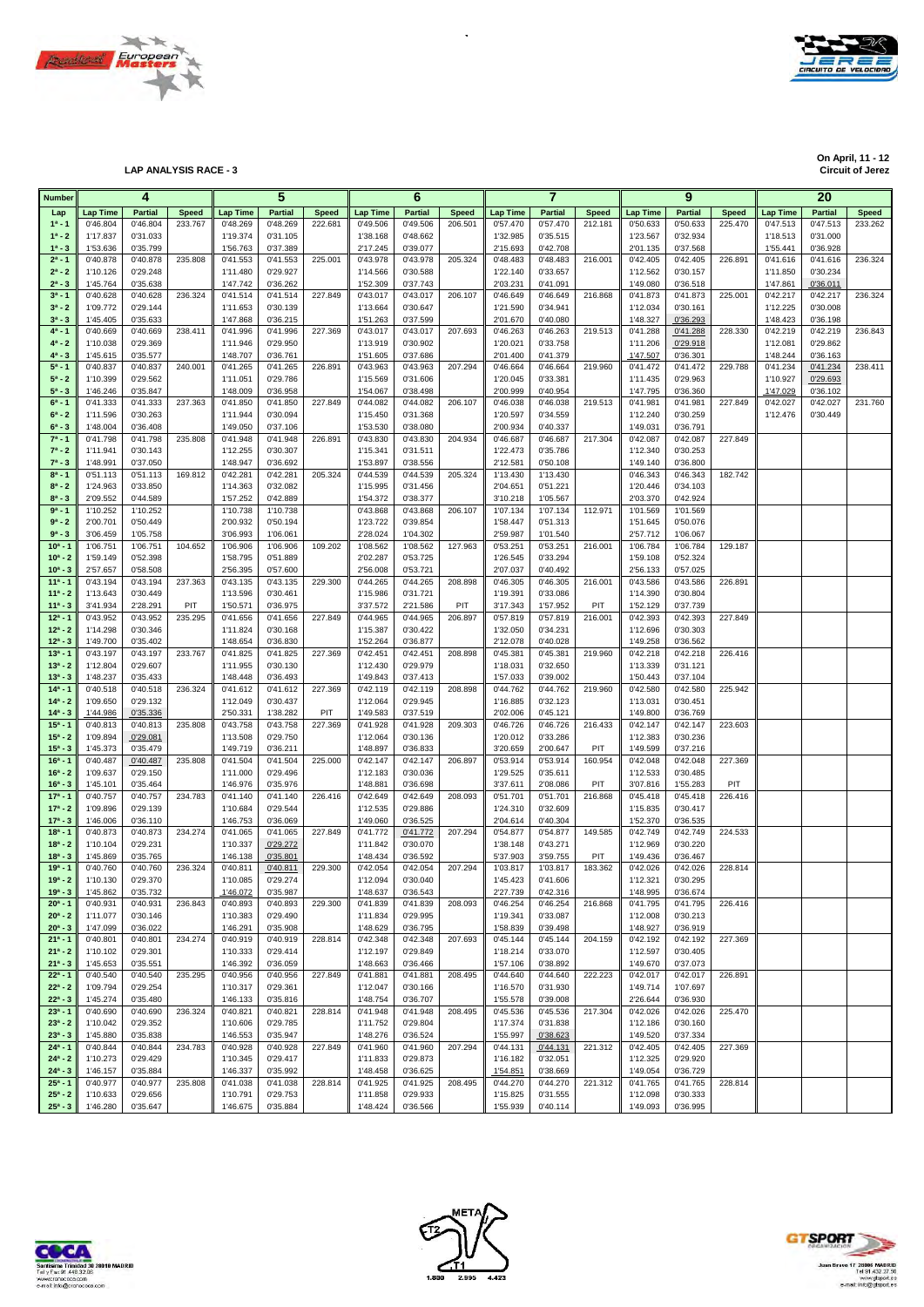



## **LAP ANALYSIS RACE - 3**

**On April, 11 - 12**

| <b>Number</b> |                  | 4              |              |                  | 5              |              |                  | 6              |              |                  |                |              |                  | 9              |              |                  | 20             |              |
|---------------|------------------|----------------|--------------|------------------|----------------|--------------|------------------|----------------|--------------|------------------|----------------|--------------|------------------|----------------|--------------|------------------|----------------|--------------|
| Lap           | <b>Lap Time</b>  | <b>Partial</b> | <b>Speed</b> | <b>Lap Time</b>  | <b>Partial</b> | <b>Speed</b> | <b>Lap Time</b>  | <b>Partial</b> | <b>Speed</b> | <b>Lap Time</b>  | <b>Partial</b> | <b>Speed</b> | <b>Lap Time</b>  | <b>Partial</b> | <b>Speed</b> | <b>Lap Time</b>  | <b>Partial</b> | <b>Speed</b> |
| $26^a - 1$    | 0'40.891         | 0'40.891       | 235.808      | 0'40.829         | 0'40.829       | 228.814      | 0'42.016         | 0'42.016       | 207.294      | 0'44.715         | 0'44.715       | 222.223      | 0'41.842         | 0'41.842       | 227.369      |                  |                |              |
| $26^a - 2$    | 1'10.425         | 0'29.534       |              | 1'10.403         | 0'29.574       |              | 1'11.987         | 0'29.971       |              | 1'16.055         | 0'31.340       |              | 1'12.245         | 0'30.403       |              |                  |                |              |
| $26^a - 3$    | 1'45.976         | 0'35.551       |              | 1'46.413         | 0'36.010       |              | 1'48.614         | 0'36.627       |              | 1'55.098         | 0'39.043       |              | 1'48.904         | 0'36.659       |              |                  |                |              |
| $27^a - 1$    | 0'40.552         | 0'40.552       | 237.363      | 0'40.985         | 0'40.985       | 228,330      | 0'42.054         | 0'42.054       | 208.898      |                  |                |              | 0'42.093         | 0'42.093       | 227.849      |                  |                |              |
| $27^a - 2$    | 1'09.852         | 0'29.300       |              | 1'10.609         | 0'29.624       |              | 1'12.163         | 0'30.109       |              |                  |                |              | 1'12.335         | 0'30.242       |              |                  |                |              |
| $27^a - 3$    | 1'45.427         | 0'35.575       |              | 1'46.621         | 0'36.012       |              | 1'49.050         | 0'36.887       |              |                  |                |              | 1'49.070         | 0'36.735       |              |                  |                |              |
| $28a - 1$     | 0'40.905         | 0'40.905       | 236.843      | 0'41.261         | 0'41.261       | 228.814      | 0'41.913         | 0'41.913       | 208.898      |                  |                |              | 0'42.441         | 0'42.441       | 228.814      |                  |                |              |
| $28^a - 2$    | 1'10.346         | 0'29.441       |              | 1'10.907         | 0'29.646       |              | 1'11.621         | 0'29.708       |              |                  |                |              | 1'12.717         | 0'30.276       |              |                  |                |              |
| $28^a - 3$    | 1'45.977         | 0'35.631       |              | 1'47.083         | 0'36.176       |              | 1'48.514         | 0'36.893       |              |                  |                |              | 1'49.359         | 0'36.642       |              |                  |                |              |
| $29a - 1$     | 0'41.013         | 0'41.013       | 236.843      | 0'41.564         | 0'41.564       | 224.533      | 0'42.529         | 0'42.529       | 209.303      |                  |                |              | 0'41.930         | 0'41.930       | 229,300      |                  |                |              |
| $29a - 2$     | 1'10.478         | 0'29.465       |              | 1'11.481         | 0'29.917       |              | 1'12.615         | 0'30.086       |              |                  |                |              | 1'12.552         | 0'30.622       |              |                  |                |              |
| $29a - 3$     | 1'46.358         | 0'35.880       |              | 1'47.599         | 0'36.118       |              | 1'49.702         | 0'37.087       |              |                  |                |              | 1'49.440         | 0'36.888       |              |                  |                |              |
| $30^a - 1$    | 0'41.058         | 0'41.058       | 234.783      | 0'41.334         | 0'41.334       | 230.278      | 0'42.203         | 0'42.203       | 206.897      |                  |                |              | 0'42.288         | 0'42.288       | 228,330      |                  |                |              |
| $30^a - 2$    | 1'10.458         | 0'29.400       |              | 1'11.175         | 0'29.841       |              | 1'12.233         | 0'30.030       |              |                  |                |              | 1'12.750         | 0'30.462       |              |                  |                |              |
| $30^a - 3$    | 1'46.080         | 0'35.622       |              | 1'47.581         | 0'36.406       |              | 1'49.104         | 0'36.871       |              |                  |                |              | 1'49.655         | 0'36.905       |              |                  |                |              |
| $31a - 1$     | 0'41.611         | 0'41.611       | 238.939      | 0'41.755         | 0'41.755       | 229,300      | 0'41.776         | 0'41.776       | 208.093      |                  |                |              | 0'41.821         | 0'41.821       | 229,300      |                  |                |              |
| $31^a - 2$    | 1'12.710         | 0'31.099       |              | 1'11.784         | 0'30.029       |              | 1'11.629         | 0'29.853       |              |                  |                |              | 1'11.938         | 0'30.117       |              |                  |                |              |
| $31^a - 3$    | 1'48.806         | 0'36.096       |              | 1'48.109         | 0'36.325       |              | 1'48.077         | 0'36.448       |              |                  |                |              | 1'49.150         | 0'37.212       |              |                  |                |              |
| $32^a - 1$    | 0'41.495         | 0'41.495       | 235.295      | 0'41.766         | 0'41.766       | 228,330      | 0'41.845         | 0'41.845       | 207.693      |                  |                |              | 0'42.228         | 0'42.228       | 229,300      |                  |                |              |
| $32^a - 2$    | 1'11.548         | 0'30.053       |              | 1'11.795         | 0'30.029       |              | 1'11.666         | 0'29.821       |              |                  |                |              | 1'12.755         | 0'30.527       |              |                  |                |              |
| $32^a - 3$    | 1'47.853         | 0'36.305       |              | 1'48.290         | 0'36.495       |              | 1'48.059         | 0'36.393       |              |                  |                |              | 1'49.595         | 0'36,840       |              |                  |                |              |
|               |                  |                |              |                  |                |              |                  |                |              |                  |                |              |                  |                |              |                  |                |              |
|               | <b>Ideal Lap</b> |                |              | <b>Ideal Lap</b> |                |              | <b>Ideal Lap</b> |                |              | <b>Ideal Lap</b> |                |              | <b>Ideal Lap</b> |                |              | <b>Ideal Lap</b> |                |              |
|               | 0'40.487         | 0'40.487       |              | 0'40.811         | 0'40.811       |              | 0'41.772         | 0'41.772       |              | 0'44.131         | 0'44.131       |              | 0'41.288         | 0'41.288       |              | 0'41.234         | 0'41.234       |              |
|               | 1'09.568         | 0'29.081       |              | 1'10.083         | 0'29.272       |              | 1'11.480         | 0'29.708       |              | 1'15.471         | 0'31.340       |              | 1'11.206         | 0'29.918       |              | 1'10.927         | 0'29.693       |              |
|               | 1'44.904         | 0'35.336       |              | 1'45.884         | 0'35.801       |              | 1'47.873         | 0'36.393       |              | 1'54.094         | 0'38.623       |              | 1'47.499         | 0'36.293       |              | 1'46.938         | 0'36.011       |              |

 $\hat{\mathcal{A}}$ 

|          | <b>Ideal Best Lap</b> |  |
|----------|-----------------------|--|
| 0'39.791 | 0'39.791              |  |
| 1'08.183 | 0'28.392              |  |
| 1'42.915 | 0'34.732              |  |





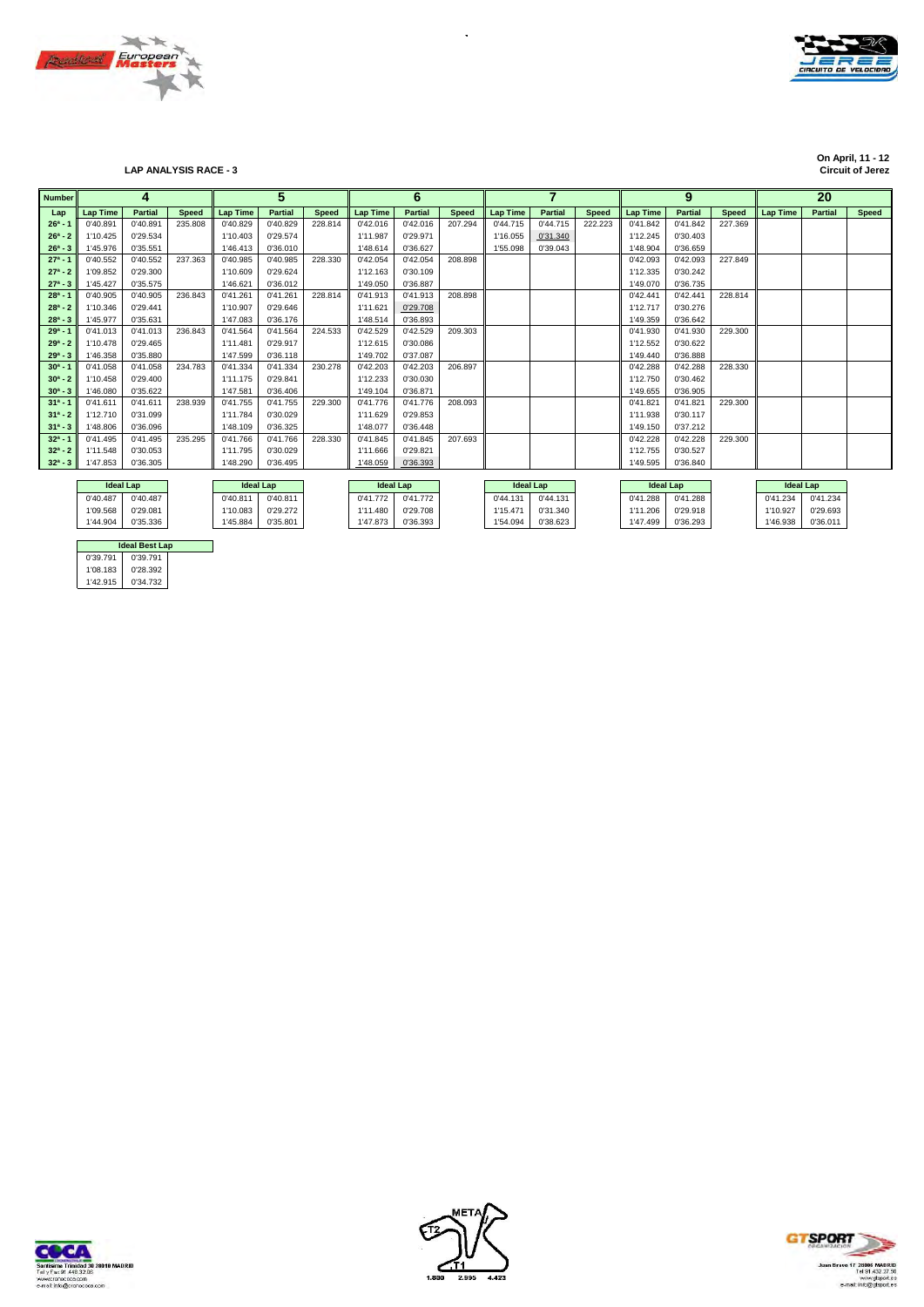



**On April, 11 - 12 On April, 11 - 12 Circuit of Jerez LAP ANALYSIS RACE - 3 Circuit of Jerez**

| <b>Number</b>            |                      | 21                   |              |                      | 29                   |              |                      | 44                   |              |                      | 46                   |              |                      | 52                   |                |                      | 58                   |                |
|--------------------------|----------------------|----------------------|--------------|----------------------|----------------------|--------------|----------------------|----------------------|--------------|----------------------|----------------------|--------------|----------------------|----------------------|----------------|----------------------|----------------------|----------------|
|                          | <b>Lap Time</b>      | <b>Partial</b>       | <b>Speed</b> | <b>Lap Time</b>      | <b>Partial</b>       | <b>Speed</b> | <b>Lap Time</b>      | <b>Partial</b>       | <b>Speed</b> | Lap Time             | <b>Partial</b>       | <b>Speed</b> | <b>Lap Time</b>      | <b>Partial</b>       | <b>Speed</b>   | Lap Time             | <b>Partial</b>       | <b>Speed</b>   |
| Lap<br>$1^a - 1$         | 0'48.230             | 0'48.230             | 228.330      | 0'51.405             | 0'51.405             | 210.938      | 0'49.655             | 0'49.655             | 215.569      | 0'50.494             | 0'50.494             | 225.942      | 0'44.667             | 0'44.667             | 238.411        | 0'52.656             | 0'52.656             | 204.159        |
| $1^a - 2$                | 1'19.025             | 0'30.795             |              | 1'24.352             | 0'32.947             |              | 1'20.431             | 0'30.776             |              | 1'23.029             | 0'32.535             |              | 1'13.341             | 0'28.674             |                | 1'25.362             | 0'32.706             |                |
| $1^a - 3$                | 1'57.418             | 0'38.393             |              | 2'02.208             | 0'37.856             |              | 1'58.342             | 0'37.911             |              | 2'00.905             | 0'37.876             |              | 1'48.576             | 0'35.235             |                | 2'04.339             | 0'38.977             |                |
| $2^a - 1$                | 0'41.547             | 0'41.547             | 230.278      | 0'43.831             | 0'43.831             | 208.898      | 0'42.666             | 0'42.666             | 214.286      | 0'44.403             | 0'44.403             | 225.470      | 0'39.791             | 0'39.791             | 239.468        | 0'43.712             | 0'43.712             | 204.934        |
| $2^a - 2$                | 1'11.608             | 0'30.061             |              | 1'14.750             | 0'30.919             |              | 1'13.069             | 0'30.403             |              | 1'16.017             | 0'31.614             |              | 1'08.183             | 0'28.392             |                | 1'15.004             | 0'31.292             |                |
| $2^a - 3$                | 1'48.425             | 0'36.817             |              | 1'53.501             | 0'38.751             |              | 1'50.473             | 0'37.404             |              | 1'54.110             | 0'38.093             |              | 1'42.915             | 0'34.732             |                | 1'53.912             | 0'38.908             |                |
| $3^a - 1$                | 0'41.189             | 0'41.189             | 229.300      | 0'43.089             | 0'43.089             | 211.351      | 0'42.462             | 0'42.462             | 215.140      | 0'42.863             | 0'42.863             | 225.942      | 0'39.983             | 0'39.983             | 239.468        | 0'43.512             | 0'43.512             | 206.501        |
| $3^a - 2$                | 1'11.082             | 0'29.893             |              | 1'13.656             | 0'30.567             |              | 1'12.649             | 0'30.187             |              | 1'14.044             | 0'31.181             |              | 1'08.622             | 0'28.639             |                | 1'14.623             | 0'31.111             |                |
| $3^a - 3$                | 1'47.697             | 0'36.615             |              | 1'51.951             | 0'38.295             |              | 1'49.703             | 0'37.054             |              | 1'51.689             | 0'37.645             |              | 1'43.453             | 0'34.831             |                | 1'53.078             | 0'38.455             |                |
| $4^a - 1$<br>$4^a - 2$   | 0'41.490<br>1'11.326 | 0'41.490<br>0'29.836 | 229.788      | 0'42.503<br>1'12.931 | 0'42.503<br>0'30.428 | 213.862      | 0'42.598<br>1'12.992 | 0'42.598<br>0'30.394 | 215.140      | 0'42.915<br>1'13.653 | 0'42.915<br>0'30.738 | 228.330      | 0'40.005<br>1'08.660 | 0'40.005<br>0'28.655 | 239.468        | 0'43.908<br>1'15.280 | 0'43.908<br>0'31.372 | 205.324        |
| $4^a - 3$                | 1'48.299             | 0'36.973             |              | 1'50.785             | 0'37.854             |              | 1'50.166             | 0'37.174             |              | 1'52.179             | 0'38.526             |              | 1'43.787             | 0'35.127             |                | 1'54.109             | 0'38.829             |                |
| $5^a - 1$                | 0'41.291             | 0'41.291             | 231.760      | 0'43.069             | 0'43.069             | 210.938      | 0'42.681             | 0'42.681             | 215.569      | 0'43.629             | 0'43.629             | 225.000      | 0'39.885             | 0'39.885             | 241.611        | 0'44.085             | 0'44.085             | 206.107        |
| $5^a - 2$                | 1'11.128             | 0'29.837             |              | 1'13.724             | 0'30.655             |              | 1'12.941             | 0'30.260             |              | 1'14.881             | 0'31.252             |              | 1'08.591             | 0'28.706             |                | 1'15.843             | 0'31.758             |                |
| $5^a - 3$                | 1'47.767             | 0'36.639             |              | 11'53.893            | 10'40.169            | PIT          | 1'50.225             | 0'37.284             |              | 1'59.062             | 0'44.181             |              | 1'43.928             | 0'35.337             |                | 1'55.326             | 0'39.483             |                |
| $6^a - 1$                | 0'41.814             | 0'41.814             | 231.760      | 0'48.807             | 0'48.807             | 209.303      | 0'43.027             | 0'43.027             | 213.862      | 0'43.300             | 0'43.300             | 226.416      | 0'40.944             | 0'40.944             | 237.363        | 0'44.239             | 0'44.239             | 205.715        |
| $6^a - 2$                | 1'12.673             | 0'30.859             |              | 1'19.939             | 0'31.132             |              | 1'13.801             | 0'30.774             |              | 1'14.744             | 0'31.444             |              | 1'10.359             | 0'29.415             |                | 1'15.698             | 0'31.459             |                |
| $6^a - 3$                | 1'50.197             | 0'37.524             |              | 1'56.956             | 0'37.017             |              | 1'51.288             | 0'37.487             |              | 1'52.753             | 0'38.009             |              | 1'46.707             | 0'36.348             |                | 1'54.496             | 0'38.798             |                |
| $7^a - 1$                | 0'41.903             | 0'41.903             | 229.788      | 0'42.124             | 0'42.124             | 213.018      | 0'43.141             | 0'43.141             | 214.286      | 0'42.939             | 0'42.939             | 228.814      | 0'41.371             | 0'41.371             | 239.468        | 0'44.031             | 0'44.031             | 206.501        |
| $7^a - 2$<br>$7^a - 3$   | 1'12.179             | 0'30.276             |              | 1'11.997<br>1'48.358 | 0'29.873             |              | 1'13.936<br>1'51.468 | 0'30.795             |              | 1'14.404<br>1'52.938 | 0'31.465             |              | 1'11.158<br>1'47.212 | 0'29.787             |                | 1'15.402<br>1'55.295 | 0'31.371             |                |
| $8^a - 1$                | 1'49.094<br>0'43.810 | 0'36.915<br>0'43.810 | 217.304      | 0'42.066             | 0'36.361<br>0'42.066 | 213.862      | 0'43.870             | 0'37.532<br>0'43.870 | 213.018      | 0'44.363             | 0'38.534<br>0'44.363 | 226.416      | 0'47.046             | 0'36.054<br>0'47.046 | 115.509        | 0'44.803             | 0'39.893<br>0'44.803 | 205.715        |
| $8^a - 2$                | 1'16.834             | 0'33.024             |              | 1'12.029             | 0'29.963             |              | 1'16.164             | 0'32.294             |              | 1'16.406             | 0'32.043             |              | 1'28.315             | 0'41.269             |                | 1'16.772             | 0'31.969             |                |
| $8^a - 3$                | 1'56.057             | 0'39.223             |              | 1'48.327             | 0'36.298             |              | 1'54.868             | 0'38.704             |              | 1'54.778             | 0'38.372             |              | 2'17.955             | 0'49.640             |                | 1'55.589             | 0'38.817             |                |
| $9a - 1$                 | 1'10.944             | 1'10.944             |              | 0'42.026             | 0'42.026             | 211.351      | 1'01.108             | 1'01.108             |              | 0'44.632             | 0'44.632             | 181.513      | 1'14.188             | 1'14.188             | 101.504        | 0'43.818             | 0'43.818             | 207.693        |
| $9^a - 2$                | 2'00.936             | 0'49.992             |              | 1'11.721             | 0'29.695             |              | 1'51.380             | 0'50.272             |              | 1'31.991             | 0'47.359             |              | 2'05.503             | 0'51.315             |                | 1'25.328             | 0'41.510             |                |
| $9^a - 3$                | 3'07.175             | 1'06.239             |              | 1'48.053             | 0'36.332             |              | 2'57.265             | 1'05.885             |              | 2'36.975             | 1'04.984             |              | 3'11.032             | 1'05.529             |                | 2'29.703             | 1'04.375             |                |
| $10a - 1$                | 1'06.828             | 1'06.828             | 125.145      | 0'42.059             | 0'42.059             | 212.599      | 1'07.324             | 1'07.324             | 132.030      | 1'07.863             | 1'07.863             | 133.334      | 1'07.135             | 1'07.135             | 121.485        | 1'08.653             | 1'08.653             | 128.419        |
| $10^a - 2$               | 1'58.997             | 0'52.169             |              | 1'11.669             | 0'29.610             |              | 1'59.413             | 0'52.089             |              | 2'00.339             | 0'52.476             |              | 1'58.582             | 0'51.447             |                | 2'02.192             | 0'53.539             |                |
| $10^a - 3$               | 2'56.889             | 0'57.892             |              | 1'48.569             | 0'36.900             |              | 2'56.062             | 0'56.649             |              | 2'55.268             | 0'54.929             |              | 2'58.080             | 0'59.498             |                | 2'56.059             | 0'53.867             |                |
| $11a - 1$<br>$11a - 2$   | 0'43.527<br>1'14.503 | 0'43.527<br>0'30.976 | 227.369      | 0'41.977<br>1'11.699 | 0'41.977             | 214.712      | 0'44.135             | 0'44.135<br>0'30.745 | 214.286      | 0'44.638             | 0'44.638             | 230.278      | 0'42.007             | 0'42.007<br>0'29.505 | 239.468        | 0'44.213<br>1'15.840 | 0'44.213<br>0'31.627 | 208.495        |
| $11a - 3$                | 1'53.503             | 0'39.000             |              |                      | 0'29.722             |              | 1'14.880<br>1'53.405 | 0'38.525             |              | 1'16.461<br>1'54.109 | 0'31.823<br>0'37.648 |              | 1'11.512<br>1'47.249 | 0'35.737             |                | 1'54.324             | 0'38.484             |                |
| $12^a - 1$               | 0'42.293             | 0'42.293             | 227.849      |                      |                      |              | 0'43.144             | 0'43.144             | 214.712      | 0'42.695             | 0'42.695             | 228.814      | 0'40.588             | 0'40.588             | 240.000        | 0'43.414             | 0'43.414             | 206.107        |
| $12^a - 2$               | 1'14.452             | 0'32.159             |              |                      |                      |              | 1'14.925             | 0'31.781             |              | 1'14.102             | 0'31.407             |              | 1'10.054             | 0'29.466             |                | 1'14.690             | 0'31.276             |                |
| $12^a - 3$               | 2'54.463             | 1'40.011             | PIT          |                      |                      |              | 3'11.619             | 1'56.694             | PIT          | 1'51.722             | 0'37.620             |              | 1'45.376             | 0'35.322             |                | 1'52.838             | 0'38.148             |                |
| $13a - 1$                | 0'44.699             | 0'44.699             | 225.000      |                      |                      |              | 0'45.244             | 0'45.244             | 213.862      | 0'42.560             | 0'42.560             | 226.416      | 0'40.563             | 0'40.563             | 239.468        | 0'43.630             | 0'43.630             | 206.107        |
| $13^a - 2$               | 1'15.086             | 0'30.387             |              |                      |                      |              | 1'15.593             | 0'30.349             |              | 1'13.716             | 0'31.156             |              | 1'09.809             | 0'29.246             |                | 1'14.965             | 0'31.335             |                |
| $13^{a} - 3$             | 1'51.525             | 0'36.439             |              |                      |                      |              | 1'52.694             | 0'37.101             |              | 1'50.897             | 0'37.181             |              | 1'45.378             | 0'35.569             |                | 1'53.477             | 0'38.512             |                |
| $14a - 1$                | 0'41.388             | 0'41.388             | 228.814      |                      |                      |              | 0'42.748             | 0'42.748             | 214.286      | 0'42.650             | 0'42.650             | 225.942      | 0'40.863             | 0'40.863             | 238.411        | 0'43.387             | 0'43.387             | 205.715        |
| $14a - 2$                | 1'11.157             | 0'29.769             |              |                      |                      |              | 1'13.117             | 0'30.369             |              | 1'13.505             | 0'30.855             |              | 1'10.270             | 0'29.407             |                | 1'14.806             | 0'31.419             |                |
| $14^a - 3$<br>$15a - 1$  | 1'47.212<br>0'41.308 | 0'36.055<br>0'41.308 | 227.849      |                      |                      |              | 1'49.953<br>0'42.602 | 0'36.836<br>0'42.602 | 214.712      | 1'50.433<br>0'42.361 | 0'36.928<br>0'42.361 | 228.814      | 3'19.428<br>0'44.093 | 2'09.158<br>0'44.093 | PIT<br>235.808 | 3'14.517<br>0'49.290 | 1'59.711<br>0'49.290 | PIT<br>204.934 |
| $15^a - 2$               | 1'11.059             | 0'29.751             |              |                      |                      |              | 1'12.853             | 0'30.251             |              | 1'13.134             | 0'30.773             |              | 1'13.986             | 0'29.893             |                | 1'20.589             | 0'31.299             |                |
| $15^a - 3$               | 1'47.227             | 0'36.168             |              |                      |                      |              | 1'49.760             | 0'36.907             |              | 1'50.133             | 0'36.999             |              | 1'49.953             | 0'35.967             |                | 1'58.726             | 0'38.137             |                |
| $16a - 1$                | 0'41.138             | 0'41.138             | 226.891      |                      |                      |              | 0'42.669             | 0'42.669             | 213.018      | 0'42.397             | 0'42.397             | 226.891      | 0'41.625             | 0'41.625             | 237.886        | 0'43.589             | 0'43.589             | 204.159        |
| $16^a - 2$               | 1'10.746             | 0'29.608             |              |                      |                      |              | 1'13.152             | 0'30.483             |              | 1'13.529             | 0'31.132             |              | 1'11.148             | 0'29.523             |                | 1'15.067             | 0'31.478             |                |
| $16^a - 3$               | 1'46.928             | 0'36.182             |              |                      |                      |              | 1'50.079             | 0'36.927             |              | 3'10.954             | 1'57.425             | PIT          | 1'47.298             | 0'36.150             |                | 1'53.247             | 0'38.180             |                |
| $17a - 1$                | 0'41.316             | 0'41.316             | 226.891      |                      |                      |              | 0'43.751             | 0'43.751             | 213.439      | 0'47.992             | 0'47.992             | 223.141      | 0'41.108             | 0'41.108             | 238.411        | 0'43.687             | 0'43.687             | 207.693        |
| $17a - 2$                | 1'11.162             | 0'29.846             |              |                      |                      |              | 1'14.303             | 0'30.552             |              | 1'19.367             | 0'31.375             |              | 1'10.842             | 0'29.734             |                | 1'14.758             | 0'31.071             |                |
| $17^a - 3$               | 1'47.558             | 0'36.396             |              |                      |                      |              | 1'51.487             | 0'37.184             |              | 1'57.003             | 0'37.636             |              | 1'47.003             | 0'36.161             |                | 1'53.210             | 0'38.452             |                |
| $18a - 1$<br>$18a - 2$   | 0'41.471<br>1'11.315 | 0'41.471<br>0'29.844 | 227.849      |                      |                      |              | 0'43.115<br>1'13.328 | 0'43.115<br>0'30.213 | 213.862      | 0'42.849<br>1'13.794 | 0'42.849<br>0'30.945 | 226.891      | 0'41.114<br>1'10.878 | 0'41.114<br>0'29.764 | 238.939        | 0'43.724<br>1'15.134 | 0'43.724<br>0'31.410 | 207.294        |
| $18a - 3$                | 1'47.822             | 0'36.507             |              |                      |                      |              | 1'50.859             | 0'37.531             |              | 1'51.516             | 0'37.722             |              | 1'46.677             | 0'35.799             |                | 1'53.307             | 0'38.173             |                |
| $19a - 1$                | 0'41.192             | 0'41.192             | 228.814      |                      |                      |              | 0'42.609             | 0'42.609             | 213.439      | 0'43.056             | 0'43.056             | 227.849      | 0'41.236             | 0'41.236             | 240.535        | 0'43.683             | 0'43.683             | 206.897        |
| $19^a - 2$               | 1'11.137             | 0'29.945             |              |                      |                      |              | 1'12.761             | 0'30.152             |              | 1'14.682             | 0'31.626             |              | 1'10.937             | 0'29.701             |                | 1'14.851             | 0'31.168             |                |
| $19a - 3$                | 1'47.475             | 0'36.338             |              |                      |                      |              | 1'49.741             | 0'36.980             |              | 1'52.561             | 0'37.879             |              | 1'46.886             | 0'35.949             |                | 1'52.889             | 0'38.038             |                |
| $20^a - 1$               | 0'41.316             | 0'41.316             | 228.814      |                      |                      |              | 0'42.566             | 0'42.566             | 214.286      | 0'43.217             | 0'43.217             | 225.942      | 0'41.216             | 0'41.216             | 240.000        | 0'43.671             | 0'43.671             | 206.897        |
| $20^a - 2$               | 1'11.084             | 0'29.768             |              |                      |                      |              | 1'12.642             | 0'30.076             |              | 1'15.797             | 0'32.580             |              | 1'10.986             | 0'29.770             |                | 1'15.012             | 0'31.341             |                |
| $20^a - 3$               | 1'47.292             | 0'36.208             |              |                      |                      |              | 1'49.597             | 0'36.955             |              | 1'53.625             | 0'37.828             |              | 1'46.840             | 0'35.854             |                | 1'53.532             | 0'38.520             |                |
| $21^a - 1$               | 0'42.226             | 0'42.226             | 229.300      |                      |                      |              | 0'42.387             | 0'42.387             | 213.862      | 0'44.199             | 0'44.199             | 225.470      | 0'41.074             | 0'41.074             | 239.468        | 0'43.468             | 0'43.468             | 206.897        |
| $21^a - 2$<br>$21^a - 3$ | 1'12.185             | 0'29.959<br>0'36.300 |              |                      |                      |              | 1'12.834<br>1'49.943 | 0'30.447<br>0'37.109 |              | 1'15.882<br>1'54.122 | 0'31.683<br>0'38.240 |              | 1'11.091<br>1'47.029 | 0'30.017<br>0'35.938 |                | 1'14.620<br>1'53.014 | 0'31.152<br>0'38.394 |                |
| $22^a - 1$               | 1'48.485<br>0'41.304 | 0'41.304             | 228.814      |                      |                      |              | 0'42.630             | 0'42.630             | 214.712      | 0'43.281             | 0'43.281             | 226.416      | 0'41.079             | 0'41.079             | 237.363        | 0'43.649             | 0'43.649             | 206.501        |
| $22^a - 2$               | 1'11.291             | 0'29.987             |              |                      |                      |              | 1'13.444             | 0'30.814             |              | 1'15.450             | 0'32.169             |              | 1'10.826             | 0'29.747             |                | 1'14.689             | 0'31.040             |                |
| $22^a - 3$               | 1'47.596             | 0'36.305             |              |                      |                      |              | 1'50.235             | 0'36.791             |              | 1'53.289             | 0'37.839             |              | 1'46.818             | 0'35.992             |                | 1'52.725             | 0'38.036             |                |
| $23a - 1$                | 0'41.468             | 0'41.468             | 228.814      |                      |                      |              | 0'42.740             | 0'42.740             | 214.712      | 0'43.109             | 0'43.109             | 225.470      | 0'40.930             | 0'40.930             | 240.535        | 0'43.177             | 0'43.177             | 206.897        |
| $23^a - 2$               | 1'12.878             | 0'31.410             |              |                      |                      |              | 1'12.888             | 0'30.148             |              | 1'14.497             | 0'31.388             |              | 1'10.406             | 0'29.476             |                | 1'14.319             | 0'31.142             |                |
| $23^a - 3$               | 1'49.457             | 0'36.579             |              |                      |                      |              | 1'49.471             | 0'36.583             |              | 1'52.577             | 0'38.080             |              | 1'46.085             | 0'35.679             |                | 1'51.982             | 0'37.663             |                |
| $24^a - 1$               | 0'42.603             | 0'42.603             | 227.369      |                      |                      |              | 0'42.517             | 0'42.517             | 213.862      | 0'44.422             | 0'44.422             | 225.942      | 0'41.676             | 0'41.676             | 239.468        | 0'43.495             | 0'43.495             | 206.501        |
| $24^a - 2$               | 1'12.809             | 0'30.206             |              |                      |                      |              | 1'12.417             | 0'29.900             |              | 1'16.039             | 0'31.617             |              | 1'11.240             | 0'29.564             |                | 1'15.549             | 0'32.054             |                |
| $24^a - 3$               | 1'49.363             | 0'36.554             |              |                      |                      |              | 1'49.251             | 0'36.834             |              | 1'54.436             | 0'38.397             |              | 1'47.160             | 0'35.920             |                | 1'53.572             | 0'38.023             |                |
| $25^a - 1$<br>$25^a - 2$ | 0'41.944<br>1'12.006 | 0'41.944<br>0'30.062 | 227.849      |                      |                      |              | 0'43.278<br>1'13.684 | 0'43.278<br>0'30.406 | 210.527      | 0'43.461<br>1'15.794 | 0'43.461<br>0'32.333 | 224.067      | 0'41.661<br>1'11.215 | 0'41.661<br>0'29.554 | 238.939        | 0'43.671<br>1'15.064 | 0'43.671<br>0'31.393 | 206.107        |
| $25^a - 3$               | 1'48.567             | 0'36.561             |              |                      |                      |              | 2'15.609             | 1'01.925             | PIT          | 1'54.588             | 0'38.794             |              | 1'46.857             | 0'35.642             |                | 1'53.295             | 0'38.231             |                |

 $\ddot{\phantom{0}}$ 





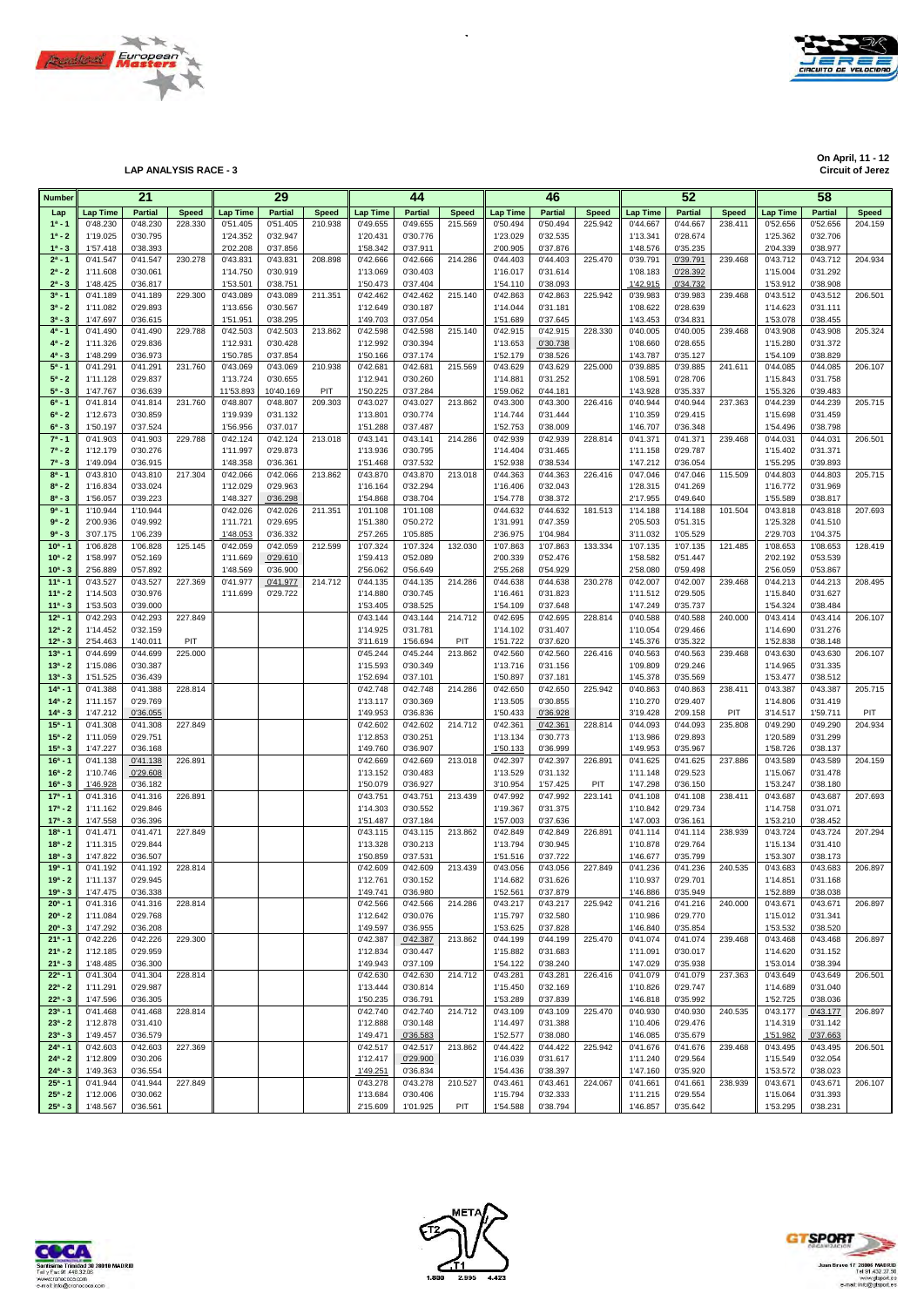



**On April, 11 - 12 On April, 11 - 12 Circuit of Jerez LAP ANALYSIS RACE - 3 Circuit of Jerez**

| <b>Number</b> |                 | 21               |              |                 | 29               |              |                  | 44             |              |                 | 46               |              |                  | 52             |              |                  | 58             |              |
|---------------|-----------------|------------------|--------------|-----------------|------------------|--------------|------------------|----------------|--------------|-----------------|------------------|--------------|------------------|----------------|--------------|------------------|----------------|--------------|
| Lap           | <b>Lap Time</b> | <b>Partial</b>   | <b>Speed</b> | <b>Lap Time</b> | <b>Partial</b>   | <b>Speed</b> | <b>Lap Time</b>  | <b>Partial</b> | <b>Speed</b> | <b>Lap Time</b> | <b>Partial</b>   | <b>Speed</b> | <b>Lap Time</b>  | <b>Partial</b> | <b>Speed</b> | <b>Lap Time</b>  | <b>Partial</b> | <b>Speed</b> |
| $26^a - 1$    | 0'41.500        | 0'41.500         | 226.891      |                 |                  |              | 0'45.516         | 0'45.516       | 213.862      | 0'43.625        | 0'43.625         | 225.000      | 0'41.159         | 0'41.159       | 241.072      | 0'43.761         | 0'43.761       | 207.693      |
| $26^a - 2$    | 1'11.530        | 0'30.030         |              |                 |                  |              | 1'16.051         | 0'30.535       |              | 1'17.629        | 0'34.004         |              | 1'11.006         | 0'29.847       |              | 1'15.059         | 0'31.298       |              |
| $26^a - 3$    | 1'48.120        | 0'36.590         |              |                 |                  |              | 1'53.070         | 0'37.019       |              |                 |                  |              | 1'46.486         | 0'35.480       |              | 1'53.269         | 0'38.210       |              |
| $27a - 1$     | 0'41.891        | 0'41.891         | 228.814      |                 |                  |              | 0'43.318         | 0'43.318       | 213.862      |                 |                  |              | 0'41.039         | 0'41.039       | 241.611      | 0'43.387         | 0'43.387       | 208.898      |
| $27^a - 2$    | 1'11.978        | 0'30.087         |              |                 |                  |              | 1'13.883         | 0'30.565       |              |                 |                  |              | 1'11.091         | 0'30.052       |              | 1'16.745         | 0'33.358       |              |
| $27^a - 3$    | 1'48.374        | 0'36.396         |              |                 |                  |              | 1'50.629         | 0'36.746       |              |                 |                  |              | 1'47.590         | 0'36.499       |              | 1'54.799         | 0'38.054       |              |
| $28a - 1$     | 0'41.462        | 0'41.462         | 228.814      |                 |                  |              | 0'42.718         | 0'42.718       | 215.569      |                 |                  |              | 0'41.157         | 0'41.157       | 240.535      | 0'43.455         | 0'43.455       | 206.501      |
| $28^a - 2$    | 1'11.379        | 0'29.917         |              |                 |                  |              | 1'12.977         | 0'30.259       |              |                 |                  |              | 1'12.274         | 0'31.117       |              | 1'15.221         | 0'31.766       |              |
| $28^a - 3$    | 1'48.202        | 0'36.823         |              |                 |                  |              | 1'50.025         | 0'37.048       |              |                 |                  |              | 1'47.922         | 0'35.648       |              | 1'53.979         | 0'38.758       |              |
| $29a - 1$     | 0'41.754        | 0'41.754         | 229,300      |                 |                  |              | 0'43.105         | 0'43.105       | 215.569      |                 |                  |              | 0'41.071         | 0'41.071       | 240.535      | 0'43.934         | 0'43.934       | 208.093      |
| $29a - 2$     | 1'12.179        | 0'30.425         |              |                 |                  |              | 1'13.702         | 0'30.597       |              |                 |                  |              | 1'10.711         | 0'29.640       |              | 1'15.092         | 0'31.158       |              |
| $29a - 3$     | 1'49.480        | 0'37.301         |              |                 |                  |              | 1'50.606         | 0'36.904       |              |                 |                  |              | 1'46.534         | 0'35.823       |              | 1'53.225         | 0'38.133       |              |
| $30^a - 1$    | 0'41.629        | 0'41.629         | 229,300      |                 |                  |              | 0'42.698         | 0'42.698       | 214.712      |                 |                  |              | 0'41.101         | 0'41.101       | 241.072      | 0'43.656         | 0'43.656       | 207.294      |
| $30^a - 2$    | 1'11.666        | 0'30.037         |              |                 |                  |              | 1'12.878         | 0'30.180       |              |                 |                  |              | 1'11.044         | 0'29.943       |              | 1'14.519         | 0'30.863       |              |
| $30^a - 3$    | 1'48.155        | 0'36,489         |              |                 |                  |              | 1'49.858         | 0'36.980       |              |                 |                  |              | 1'46.949         | 0'35.905       |              | 1'52.722         | 0'38.203       |              |
| $31a - 1$     | 0'42.268        | 0'42.268         | 228.330      |                 |                  |              | 0'42.503         | 0'42.503       | 215.140      |                 |                  |              | 0'41.199         | 0'41.199       | 240.535      | 0'43.470         | 0'43.470       | 207.294      |
| $31a - 2$     | 1'13.662        | 0'31.394         |              |                 |                  |              | 1'13.099         | 0'30.596       |              |                 |                  |              | 1'11.089         | 0'29.890       |              | 1'14.813         | 0'31.343       |              |
| $31^a - 3$    | 1'50.916        | 0'37.254         |              |                 |                  |              | 1'50.155         | 0'37.056       |              |                 |                  |              | 1'46.873         | 0'35.784       |              | 1'53.315         | 0'38.502       |              |
| $32a - 1$     | 0'41.964        | 0'41.964         | 229.788      |                 |                  |              |                  |                |              |                 |                  |              | 0'41.213         | 0'41.213       | 240.000      |                  |                |              |
| $32^a - 2$    | 1'12.281        | 0'30.317         |              |                 |                  |              |                  |                |              |                 |                  |              | 1'11.030         | 0'29.817       |              |                  |                |              |
| $32^a - 3$    | 1'49.035        | 0'36.754         |              |                 |                  |              |                  |                |              |                 |                  |              | 2'24.043         | 1'13.013       |              |                  |                |              |
|               |                 |                  |              |                 |                  |              |                  |                |              |                 |                  |              |                  |                |              |                  |                |              |
|               |                 | <b>Ideal Lap</b> |              |                 | <b>Ideal Lap</b> |              | <b>Ideal Lap</b> |                |              |                 | <b>Ideal Lap</b> |              | <b>Ideal Lap</b> |                |              | <b>Ideal Lap</b> |                |              |

| lueal Lab |          |          | ideal Lab |          | ideal Lab |          | ideal Lab |          | ideal Lab | lueal Lab |          |
|-----------|----------|----------|-----------|----------|-----------|----------|-----------|----------|-----------|-----------|----------|
| 0'41.138  | 0'41.138 | 0'41.977 | 0'41.977  | 0'42.387 | 0'42.387  | 0'42.361 | 0'42.361  | 0'39.791 | 0'39.791  | 0'43.177  | 0'43.177 |
| 1'10.746  | 0'29.608 | 1'11.587 | 0'29.610  | 1'12.287 | 0'29.900  | 1'13.099 | 0'30.738  | 1'08.183 | 0'28.392  | 1'14.040  | 0'30.863 |
| 1'46.801  | 0'36.055 | 1'47.885 | 0'36.298  | 1'48.870 | 0'36.583  | 1'50.027 | 0'36.928  | ''42.915 | 0'34.732  | 1'51.703  | 0'37.663 |
|           |          |          |           |          |           |          |           |          |           |           |          |

| .        | 0.23.010 |  |
|----------|----------|--|
| 1'47.885 | 0'36.298 |  |
|          |          |  |
|          |          |  |
|          |          |  |

| моат нар |
|----------|
| 0'42.387 |
| 0'29.900 |
| 0'36.583 |
|          |

|          | <b>Ideal Best Lap</b> |  |
|----------|-----------------------|--|
| 0'39.791 | 0'39.791              |  |
| 1'08.183 | 0'28.392              |  |
| 1'42.915 | 0'34.732              |  |





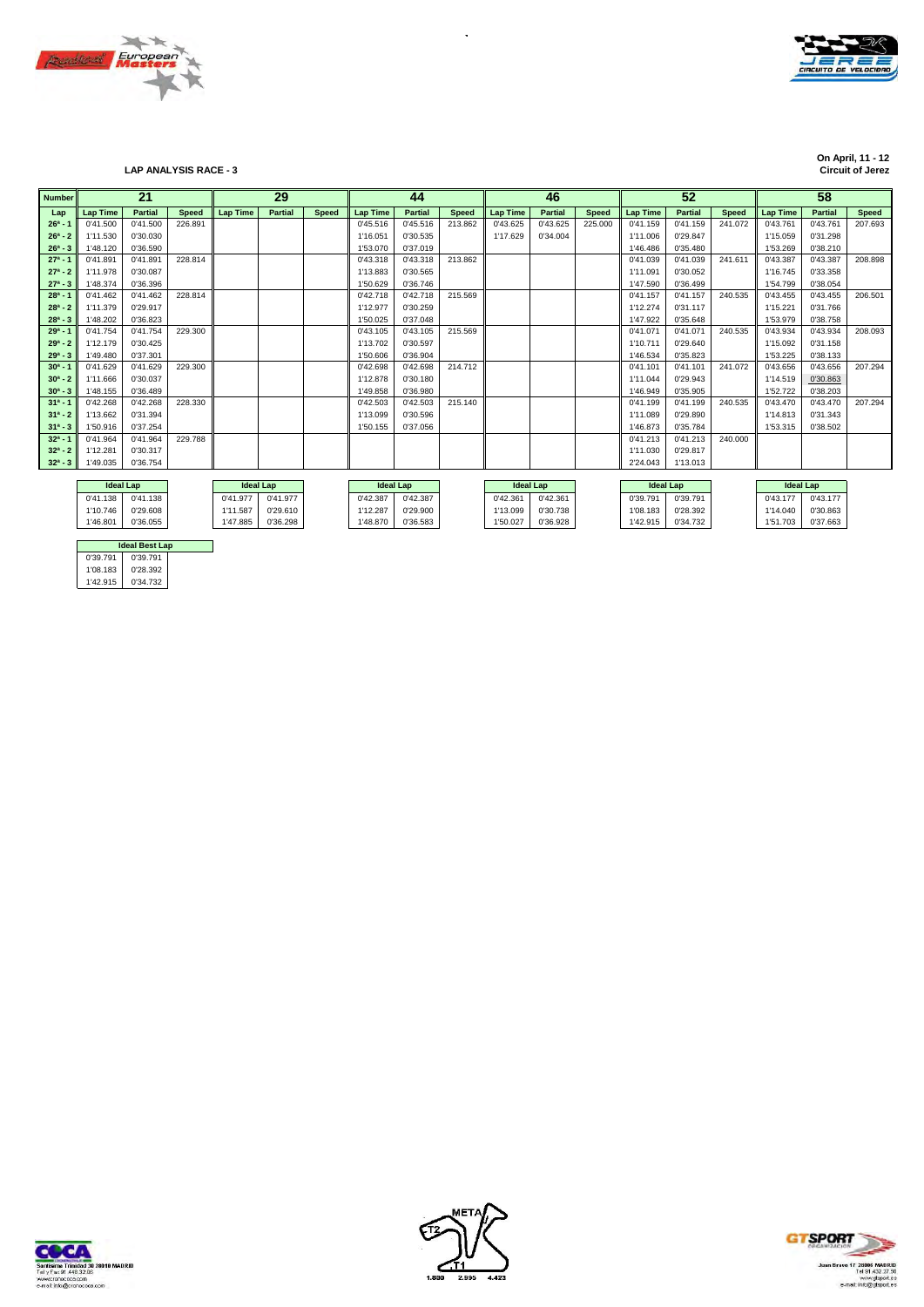



| <b>Number</b>              |                      | 61                   |              |                      | 74                   |              |                      | 77                   |              |                      | 87                   |                |                      | 88                   |              |
|----------------------------|----------------------|----------------------|--------------|----------------------|----------------------|--------------|----------------------|----------------------|--------------|----------------------|----------------------|----------------|----------------------|----------------------|--------------|
| Lap                        | <b>Lap Time</b>      | <b>Partial</b>       | <b>Speed</b> | <b>Lap Time</b>      | <b>Partial</b>       | <b>Speed</b> | Lap Time             | <b>Partial</b>       | <b>Speed</b> | Lap Time             | <b>Partial</b>       | <b>Speed</b>   | <b>Lap Time</b>      | <b>Partial</b>       | <b>Speed</b> |
| $1^a - 1$                  | 0'46.981             | 0'46.981             | 227.849      | 1'02.557             | 1'02.557             | 227.849      | 0'51.704             | 0'51.704             | 211.765      | 0'45.744             | 0'45.744             | 235.808        | 0'46.278             | 0'46.278             | 233.767      |
| $1^a - 2$                  | 1'18.256             | 0'31.275             |              | 1'33.209             | 0'30.652             |              | 1'24.171             | 0'32.467             |              | 1'14.890             | 0'29.146             |                | 1'15.746             | 0'29.468             |              |
| $1^a - 3$<br>$2^a - 1$     | 1'54.916<br>0'41.470 | 0'36.660             | 232.259      | 2'09.292             | 0'36.083             | 231.760      | 2'01.259             | 0'37.088<br>0'44.709 |              | 1'50.150<br>0'40.317 | 0'35.260             |                | 1'51.529             | 0'35.783<br>0'40.541 |              |
| $2^a - 2$                  | 1'11.491             | 0'41.470<br>0'30.021 |              | 0'41.639<br>1'11.210 | 0'41.639<br>0'29.571 |              | 0'44.709<br>1'16.342 | 0'31.633             | 232.259      | 1'09.273             | 0'40.317<br>0'28.956 | 239.468        | 0'40.541<br>1'09.753 | 0'29.212             | 236.843      |
| $2^a - 3$                  | 1'47.374             | 0'35.883             |              | 1'47.725             | 0'36.515             |              | 1'54.072             | 0'37.730             |              | 1'44.557             | 0'35.284             |                | 1'45.530             | 0'35.777             |              |
| $3^{a} - 1$                | 0'41.250             | 0'41.250             | 230.770      | 0'42.163             | 0'42.163             | 233.767      | 0'43.584             | 0'43.584             | 235.808      | 0'40.622             | 0'40.622             | 238.411        | 0'40.546             | 0'40.546             | 236.324      |
| $3^a - 2$                  | 1'11.045             | 0'29.795             |              | 1'12.683             | 0'30.520             |              | 1'15.476             | 0'31.892             |              | 1'09.674             | 0'29.052             |                | 1'10.124             | 0'29.578             |              |
| $3^{a} - 3$                | 1'47.283             | 0'36.238             |              | 1'49.771             | 0'37.088             |              | 1'52.822             | 0'37.346             |              | 1'44.936             | 0'35.262             |                | 1'46.521             | 0'36.397             |              |
| $4^a - 1$                  | 0'41.111             | 0'41.111             | 232.259      | 0'41.077             | 0'41.077             | 235.295      | 0'42.305             | 0'42.305             | 221.766      | 0'40.384             | 0'40.384             | 237.886        | 0'40.538             | 0'40.538             | 236.324      |
| $4^a - 2$<br>$4^a - 3$     | 1'11.109             | 0'29.998             |              | 1'10.664             | 0'29.587             |              | 1'14.194             | 0'31.889             |              | 1'09.729             | 0'29.345             |                | 1'10.120             | 0'29.582             |              |
| $5^a - 1$                  | 1'46.900<br>0'41.020 | 0'35.791<br>0'41.020 | 233.262      | 1'46.753<br>0'43.902 | 0'36.089<br>0'43.902 | 226.416      | 1'51.483<br>0'43.331 | 0'37.289<br>0'43.331 | 231.760      | 1'45.254<br>0'40.641 | 0'35.525<br>0'40.641 | 240.001        | 1'46.362<br>0'40.705 | 0'36.242<br>0'40.705 | 236.843      |
| $5^a - 2$                  | 1'10.803             | 0'29.783             |              | 1'17.975             | 0'34.073             |              | 1'15.601             | 0'32.270             |              | 1'10.258             | 0'29.617             |                | 1'10.332             | 0'29.627             |              |
| $5^a - 3$                  | 1'46.932             | 0'36.129             |              |                      |                      |              | 1'56.124             | 0'40.523             |              | 1'45.869             | 0'35.611             |                | 1'46.334             | 0'36.002             |              |
| $6^a - 1$                  | 0'41.924             | 0'41.924             | 230.278      |                      |                      |              | 0'43.799             | 0'43.799             | 234.274      | 0'41.472             | 0'41.472             | 237.886        | 0'41.393             | 0'41.393             | 234.274      |
| $6^a - 2$                  | 1'12.401             | 0'30.477             |              |                      |                      |              | 1'15.542             | 0'31.743             |              | 1'11.724             | 0'30.252             |                | 1'11.605             | 0'30.212             |              |
| $6^{a} - 3$                | 1'48.663             | 0'36.262             |              |                      |                      |              | 1'53.134             | 0'37.592             |              | 1'48.354             | 0'36.630             |                | 1'48.155             | 0'36.550             |              |
| $7^a - 1$                  | 0'41.685             | 0'41.685             | 232.259      |                      |                      |              | 0'43.793             | 0'43.793             | 233.767      | 0'41.863             | 0'41.863             | 237.363        | 0'41.303             | 0'41.303             | 234.274      |
| $7^a - 2$<br>$7^a - 3$     | 1'11.769<br>1'48.179 | 0'30.084<br>0'36.410 |              |                      |                      |              | 1'15.652<br>1'53.836 | 0'31.859<br>0'38.184 |              | 1'12.016<br>1'48.275 | 0'30.153<br>0'36.259 |                | 1'11.984<br>1'48.899 | 0'30.681<br>0'36.915 |              |
| $8^a - 1$                  | 0'45.626             | 0'45.626             | 155.396      |                      |                      |              | 0'44.426             | 0'44.426             | 233.262      | 0'44.086             | 0'44.086             | 216.433        | 0'48.681             | 0'48.681             | 180.301      |
| $8^a - 2$                  | 1'20.532             | 0'34.906             |              |                      |                      |              | 1'16.715             | 0'32.289             |              | 1'20.218             | 0'36.132             |                | 1'23.795             | 0'35.114             |              |
| $8^a - 3$                  | 2'03.574             | 0'43.042             |              |                      |                      |              | 1'54.605             | 0'37.890             |              | 2'09.642             | 0'49.424             |                | 2'08.499             | 0'44.704             |              |
| $9a - 1$                   | 1'10.422             | 1'10.422             |              |                      |                      |              | 0'45.016             | 0'45.016             | 205.715      | 1'14.057             | 1'14.057             |                | 1'10.396             | 1'10.396             |              |
| $9a - 2$                   | 2'00.880             | 0'50.458             |              |                      |                      |              | 1'32.282             | 0'47.266             |              | 2'05.184             | 0'51.127             |                | 2'01.300             | 0'50.904             |              |
| $9a - 3$                   | 3'06.593             | 1'05.713             |              |                      |                      |              | 2'37.280             | 1'04.998             |              | 3'10.625             | 1'05.441             |                | 3'06.669             | 1'05.369             |              |
| $10a - 1$<br>$10^a - 2$    | 1'06.751             | 1'06.751             | 117.264      |                      |                      |              | 1'07.660             | 1'07.660             | 125.001      | 1'07.408             | 1'07.408<br>0'51.143 | 113.446        | 1'07.256<br>1'58.431 | 1'07.256<br>0'51.175 | 108.325      |
| $10^a - 3$                 | 1'58.895<br>2'57.738 | 0'52.144<br>0'58.843 |              |                      |                      |              | 2'00.217<br>2'55.547 | 0'52.557<br>0'55.330 |              | 1'58.551<br>2'58.632 | 1'00.081             |                | 2'57.554             | 0'59.123             |              |
| $11a - 1$                  | 0'43.024             | 0'43.024             | 238.411      |                      |                      |              | 0'44.616             | 0'44.616             | 233.767      | 0'42.757             | 0'42.757             | 237.886        | 0'44.131             | 0'44.131             | 234.274      |
| $11a - 2$                  | 1'13.973             | 0'30.949             |              |                      |                      |              | 1'16.440             | 0'31.824             |              | 1'12.479             | 0'29.722             |                | 1'14.497             | 0'30.366             |              |
| $11a - 3$                  | 3'04.226             | 1'50.253             | PIT          |                      |                      |              | 1'53.567             | 0'37.127             |              | 1'48.065             | 0'35.586             |                | 3'18.559             | 2'04.062             | PIT          |
| $12^a - 1$                 | 0'43.826             | 0'43.826             | 236.324      |                      |                      |              | 0'43.010             | 0'43.010             | 232.259      | 0'41.085             | 0'41.085             | 238.411        | 0'43.027             | 0'43.027             | 236.843      |
| $12^a - 2$                 | 1'13.595             | 0'29.769             |              |                      |                      |              | 1'13.946             | 0'30.936             |              | 1'10.897             | 0'29.812             |                | 1'12.418             | 0'29.391             |              |
| $12^a - 3$                 | 1'49.425             | 0'35.830             |              |                      |                      |              | 1'50.945             | 0'36.999             |              | 1'47.067             | 0'36.170             |                | 1'47.770             | 0'35.352             |              |
| $13^{a} - 1$<br>$13^a - 2$ | 0'40.735<br>1'10.699 | 0'40.735<br>0'29.964 | 236.843      |                      |                      |              | 0'42.828<br>1'14.423 | 0'42.828<br>0'31.595 | 232.259      | 0'41.083<br>1'11.137 | 0'41.083<br>0'30.054 | 238.939        | 0'40.436<br>1'09.542 | 0'40.436<br>0'29.106 | 234.783      |
| $13a - 3$                  | 1'47.141             | 0'36.442             |              |                      |                      |              | 3'37.975             | 2'23.552             | PIT          | 1'46.900             | 0'35.763             |                | 1'44.889             | 0'35.347             |              |
| $14a - 1$                  | 0'41.540             | 0'41.540             | 238.411      |                      |                      |              | 0'49.848             | 0'49.848             | 232.759      | 0'41.472             | 0'41.472             | 237.363        | 0'40.693             | 0'40.693             | 236.324      |
| $14^a - 2$                 | 1'11.309             | 0'29.769             |              |                      |                      |              | 1'20.850             | 0'31.002             |              | 1'11.546             | 0'30.074             |                | 1'10.013             | 0'29.320             |              |
| $14a - 3$                  | 1'47.264             | 0'35.955             |              |                      |                      |              | 1'57.859             | 0'37.009             |              | 1'47.181             | 0'35.635             |                | 1'45.419             | 0'35.406             |              |
| $15a - 1$                  | 0'41.333             | 0'41.333             | 238.411      |                      |                      |              | 0'42.611             | 0'42.611             | 233.767      | 0'41.746             | 0'41.746             | 237.363        | 0'40.683             | 0'40.683             | 234.783      |
| $15^a - 2$                 | 1'11.330             | 0'29.997             |              |                      |                      |              | 1'14.067             | 0'31.456             |              | 1'11.984             | 0'30.238             |                | 1'10.160             | 0'29.477             |              |
| $15^a - 3$<br>$16^a - 1$   | 1'47.083             | 0'35.753             |              |                      |                      |              | 1'51.227             | 0'37.160             |              | 1'47.687             | 0'35.703             |                | 1'45.729             | 0'35.569             |              |
| $16^a - 2$                 | 0'41.462<br>1'11.310 | 0'41.462<br>0'29.848 | 236.843      |                      |                      |              | 0'43.071<br>1'14.347 | 0'43.071<br>0'31.276 | 233.767      | 0'41.416<br>1'11.489 | 0'41.416<br>0'30.073 | 236.324        | 0'40.744<br>1'10.134 | 0'40.744<br>0'29.390 | 233.767      |
| $16^a - 3$                 | 1'47.386             | 0'36.076             |              |                      |                      |              | 1'51.504             | 0'37.157             |              | 1'47.294             | 0'35.805             |                | 1'46.197             | 0'36.063             |              |
| $17a - 1$                  | 0'41.181             | 0'41.181             | 236.843      |                      |                      |              | 0'42.906             | 0'42.906             | 234.274      | 0'41.470             | 0'41.470             | 236.843        | 0'40.517             | 0'40.517             | 233.262      |
| $17a - 2$                  | 1'11.213             | 0'30.032             |              |                      |                      |              | 1'16.099             | 0'33.193             |              | 1'11.387             | 0'29.917             |                | 1'10.043             | 0'29.526             |              |
| $17^a - 3$                 | 1'47.418             | 0'36.205             |              |                      |                      |              | 1'53.135             | 0'37.036             |              | 1'47.464             | 0'36.077             |                | 1'45.856             | 0'35.813             |              |
| $18a - 1$                  | 0'41.189             | 0'41.189             | 238.939      |                      |                      |              | 0'42.927             | 0'42.927             | 234.783      | 0'42.243             | 0'42.243             | 237.363        | 0'40.692             | 0'40.692             | 235.808      |
| $18a - 2$                  | 1'11.671             | 0'30.482             |              |                      |                      |              | 1'14.647             | 0'31.720<br>0'37.572 |              | 1'12.514             | 0'30.271             |                | 1'10.442             | 0'29.750             |              |
| $18^{a} - 3$<br>$19a - 1$  | 1'47.779<br>0'41.214 | 0'36.108<br>0'41.214 | 239.468      |                      |                      |              | 1'52.219<br>0'43.374 | 0'43.374             | 234.783      | 3'18.616<br>0'43.801 | 2'06.102<br>0'43.801 | PIT<br>239.468 | 1'45.914<br>0'41.094 | 0'35.472<br>0'41.094 | 235.295      |
| $19a - 2$                  | 1'11.734             | 0'30.520             |              |                      |                      |              | 1'15.035             | 0'31.661             |              | 1'13.594             | 0'29.793             |                | 1'11.341             | 0'30.247             |              |
| $19a - 3$                  | 1'48.272             | 0'36.538             |              |                      |                      |              | 1'52.097             | 0'37.062             |              | 1'49.260             | 0'35.666             |                | 1'47.864             | 0'36.523             |              |
| $20^a - 1$                 | 0'42.125             | 0'42.125             | 237.886      |                      |                      |              | 0'43.392             | 0'43.392             | 233.767      | 0'41.112             | 0'41.112             | 239.468        | 0'40.816             | 0'40.816             | 237.886      |
| $20^a - 2$                 | 1'12.124             | 0'29.999             |              |                      |                      |              | 1'15.064             | 0'31.672             |              | 1'10.984             | 0'29.872             |                | 1'10.140             | 0'29.324             |              |
| $20^a - 3$                 | 1'47.952             | 0'35.828             |              |                      |                      |              | 1'53.070             | 0'38.006             |              | 1'46.689             | 0'35.705             |                | 1'45.913             | 0'35.773             |              |
| $21a - 1$                  | 0'41.372             | 0'41.372             | 240.535      |                      |                      |              | 0'43.027             | 0'43.027             | 234.274      | 0'41.384             | 0'41.384             | 239.468        | 0'41.028             | 0'41.028             | 237.886      |
| $21^a - 2$<br>$21^a - 3$   | 1'11.310<br>1'47.177 | 0'29.938<br>0'35.867 |              |                      |                      |              | 1'15.378<br>1'52.859 | 0'32.351<br>0'37.481 |              | 1'11.189<br>1'46.983 | 0'29.805<br>0'35.794 |                | 1'10.803<br>1'46.170 | 0'29.775<br>0'35.367 |              |
| $22a - 1$                  | 0'41.279             | 0'41.279             | 238.411      |                      |                      |              | 0'43.031             | 0'43.031             | 234.783      | 0'41.135             | 0'41.135             | 237.363        | 0'40.466             | 0'40.466             | 234.783      |
| $22^a - 2$                 | 1'11.397             | 0'30.118             |              |                      |                      |              | 1'15.091             | 0'32.060             |              | 1'11.028             | 0'29.893             |                | 1'09.980             | 0'29.514             |              |
| $22^a - 3$                 | 1'47.531             | 0'36.134             |              |                      |                      |              | 1'52.421             | 0'37.330             |              | 1'47.494             | 0'36.466             |                | 1'45.468             | 0'35.488             |              |
| $23a - 1$                  | 0'41.348             | 0'41.348             | 238.939      |                      |                      |              | 0'43.366             | 0'43.366             | 234.783      | 0'41.186             | 0'41.186             | 238.939        | 0'40.605             | 0'40.605             | 236.843      |
| $23^a - 2$                 | 1'11.536             | 0'30.188             |              |                      |                      |              | 1'15.589             | 0'32.223             |              | 1'11.141             | 0'29.955             |                | 1'09.985             | 0'29.380             |              |
| $23^a - 3$                 | 1'47.497             | 0'35.961             |              |                      |                      |              | 1'53.173             | 0'37.584             |              | 1'46.515             | 0'35.374             |                | 1'45.862             | 0'35.877             |              |
| $24^a - 1$<br>$24^a - 2$   | 0'41.459             | 0'41.459             | 235.808      |                      |                      |              | 0'43.525             | 0'43.525             | 233.767      | 0'40.987             | 0'40.987             | 237.886        | 0'40.341             | 0'40.341             | 235.808      |
| $24^a - 3$                 | 1'11.575<br>1'47.465 | 0'30.116<br>0'35.890 |              |                      |                      |              | 1'16.314<br>1'53.898 | 0'32.789<br>0'37.584 |              | 1'10.649<br>1'46.287 | 0'29.662<br>0'35.638 |                | 1'09.862<br>1'45.390 | 0'29.521<br>0'35.528 |              |
| $25^a - 1$                 | 0'41.029             | 0'41.029             | 238.939      |                      |                      |              | 0'43.300             | 0'43.300             | 233.262      | 0'42.313             | 0'42.313             | 239.468        | 0'41.647             | 0'41.647             | 236.324      |
| $25^a - 2$                 | 1'11.083             | 0'30.054             |              |                      |                      |              | 1'16.998             | 0'33.698             |              | 1'12.093             | 0'29.780             |                | 1'11.339             | 0'29.692             |              |
| $25^a - 3$                 | 1'47.321             | 0'36.238             |              |                      |                      |              | 1'54.823             | 0'37.825             |              | 1'47.747             | 0'35.654             |                | 1'46.845             | 0'35.506             |              |

 $\hat{\mathcal{A}}$ 







**On April, 11 - 12 On April, 11 - 12 Circuit of Jerez LAP ANALYSIS RACE - 3 Circuit of Jerez**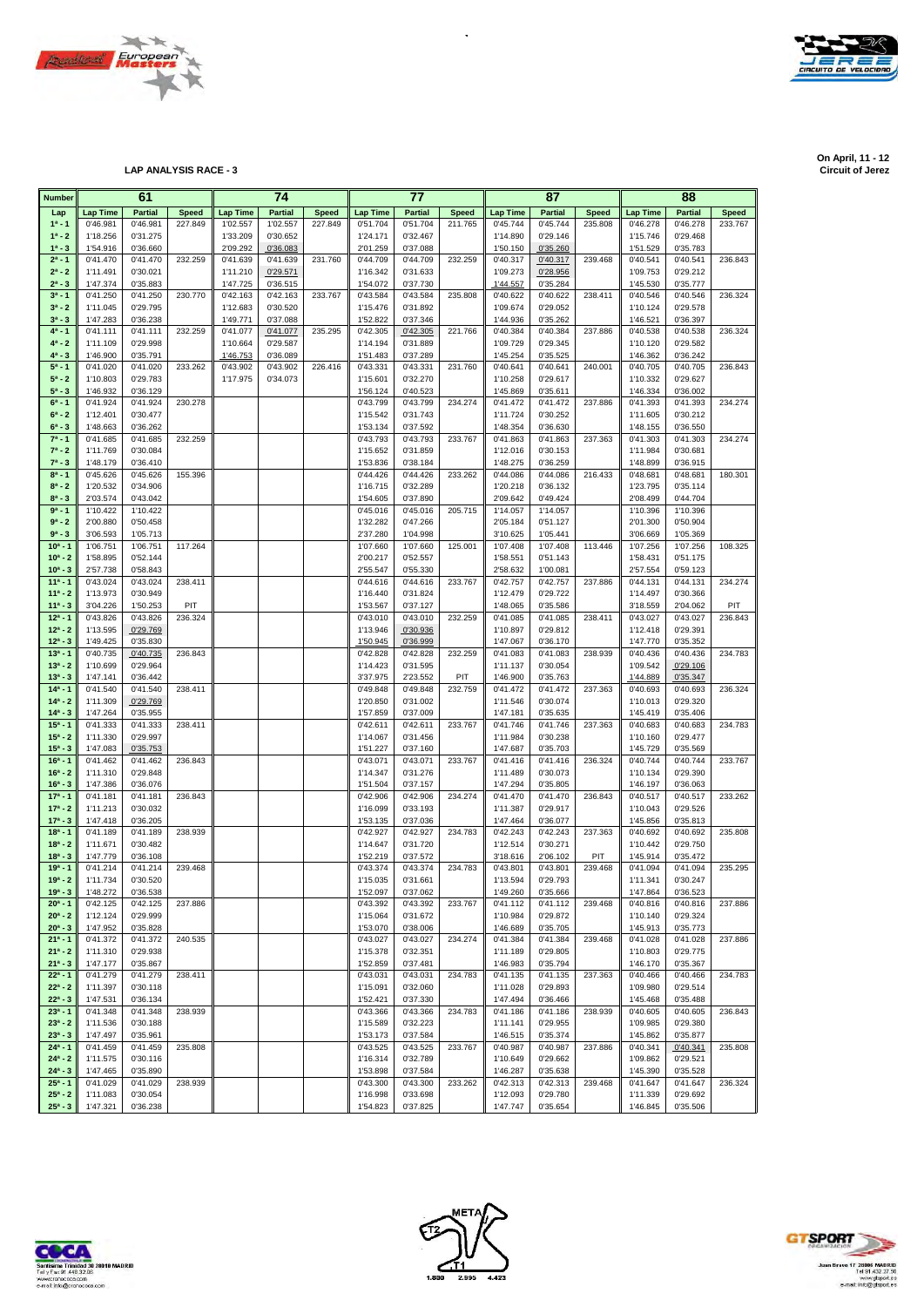



**On April, 11 - 12 On April, 11 - 12 Circuit of Jerez LAP ANALYSIS RACE - 3 Circuit of Jerez**

| <b>Number</b> | 61              |                  |              |                  | 74             |              |                 | 77               |              |                  | 87             |              |                 | 88               |              |
|---------------|-----------------|------------------|--------------|------------------|----------------|--------------|-----------------|------------------|--------------|------------------|----------------|--------------|-----------------|------------------|--------------|
| Lap           | <b>Lap Time</b> | <b>Partial</b>   | <b>Speed</b> | <b>Lap Time</b>  | <b>Partial</b> | <b>Speed</b> | <b>Lap Time</b> | <b>Partial</b>   | <b>Speed</b> | <b>Lap Time</b>  | <b>Partial</b> | <b>Speed</b> | <b>Lap Time</b> | <b>Partial</b>   | <b>Speed</b> |
| $26^a - 1$    | 0'40.941        | 0'40.941         | 238.411      |                  |                |              | 0'44.264        | 0'44.264         | 236.324      | 0'41.222         | 0'41.222       | 238.411      | 0'40.844        | 0'40.844         | 231.264      |
| $26^a - 2$    | 1'10.796        | 0'29.855         |              |                  |                |              | 1'17.471        | 0'33.207         |              | 1'10.897         | 0'29.675       |              | 1'10.729        | 0'29.885         |              |
| $26^a - 3$    | 1'46.662        | 0'35.866         |              |                  |                |              | 1'56.006        | 0'38.535         |              | 1'46.503         | 0'35.606       |              | 1'46.521        | 0'35.792         |              |
| $27a - 1$     | 0'41.110        | 0'41.110         | 237.363      |                  |                |              | 0'44.314        | 0'44.314         | 235.295      | 0'41.249         | 0'41.249       | 241.611      | 0'40.988        | 0'40.988         | 225.942      |
| $27a - 2$     | 1'11.206        | 0'30.096         |              |                  |                |              | 1'17.458        | 0'33.144         |              | 1'10.946         | 0'29.697       |              | 1'10.996        | 0'30,008         |              |
| $27^a - 3$    | 1'47.500        | 0'36.294         |              |                  |                |              | 1'56.172        | 0'38.714         |              | 1'46.603         | 0'35.657       |              | 1'46.800        | 0'35.804         |              |
| $28a - 1$     | 0'40.882        | 0'40.882         | 239.468      |                  |                |              | 0'44.166        | 0'44.166         | 233.767      | 0'41.356         | 0'41.356       | 241.072      | 0'40.879        | 0'40.879         | 229.788      |
| $28a - 2$     | 1'10.822        | 0'29.940         |              |                  |                |              | 1'17.124        | 0'32.958         |              | 1'11.210         | 0'29.854       |              | 1'10.815        | 0'29.936         |              |
| $28a - 3$     | 1'46.634        | 0'35.812         |              |                  |                |              | 1'55.304        | 0'38.180         |              | 1'46.883         | 0'35.673       |              | 1'46.953        | 0'36.138         |              |
| $29a - 1$     | 0'41.743        | 0'41.743         | 239.468      |                  |                |              | 0'44.421        | 0'44.421         | 231.760      | 0'40.994         | 0'40.994       | 241.611      | 0'41.401        | 0'41.401         | 225.942      |
| $29a - 2$     | 1'11.553        | 0'29.810         |              |                  |                |              | 1'17.297        | 0'32.876         |              | 1'10.988         | 0'29.994       |              | 1'11.514        | 0'30.113         |              |
| $29a - 3$     | 1'47.428        | 0'35.875         |              |                  |                |              | 1'55.407        | 0'38.110         |              | 1'46.686         | 0'35.698       |              | 1'47.737        | 0'36.223         |              |
| $30^a - 1$    | 0'41.495        | 0'41.495         | 241.072      |                  |                |              | 0'44.370        | 0'44.370         | 233.262      | 0'41.347         | 0'41.347       | 239.468      | 0'41.804        | 0'41.804         | 227.369      |
| $30^a - 2$    | 1'11.344        | 0'29.849         |              |                  |                |              | 1'17.413        | 0'33.043         |              | 1'11.256         | 0'29.909       |              | 1'12.085        | 0'30.281         |              |
| $30^a - 3$    | 1'47.489        | 0'36.145         |              |                  |                |              | 1'55.609        | 0'38.196         |              | 1'46.831         | 0'35.575       |              | 1'48.703        | 0'36.618         |              |
| $31a - 1$     | 0'41.076        | 0'41.076         | 237.363      |                  |                |              | 0'44.863        | 0'44.863         | 232.259      | 0'41.067         | 0'41.067       | 240.001      | 0'42.011        | 0'42.011         | 217.304      |
| $31a - 2$     | 1'11.054        | 0'29.978         |              |                  |                |              | 1'17.418        | 0'32.555         |              | 1'10.643         | 0'29.576       |              | 1'12.413        | 0'30.402         |              |
| $31^a - 3$    | 1'46.841        | 0'35.787         |              |                  |                |              | 1'55.403        | 0'37.985         |              | 1'46.454         | 0'35.811       |              | 1'49.277        | 0'36.864         |              |
| $32^a - 1$    | 0'41.163        | 0'41.163         | 237.886      |                  |                |              |                 |                  |              | 0'41.119         | 0'41.119       | 241.072      | 0'42.169        | 0'42.169         | 207.693      |
| $32^a - 2$    | 1'11.066        | 0'29.903         |              |                  |                |              |                 |                  |              | 1'11.331         | 0'30.212       |              | 1'12.889        | 0'30.720         |              |
| $32^a - 3$    | 1'46.960        | 0'35.894         |              |                  |                |              |                 |                  |              | 1'47.837         | 0'36.506       |              | 1'50.772        | 0'37.883         |              |
|               |                 |                  |              |                  |                |              |                 |                  |              |                  |                |              |                 |                  |              |
|               |                 | <b>Ideal Lap</b> |              | <b>Ideal Lap</b> |                |              |                 | <b>Ideal Lap</b> |              | <b>Ideal Lap</b> |                |              |                 | <b>Ideal Lap</b> |              |
|               | 0'40.735        | 0'40.735         |              | 0'41.077         | 0'41.077       |              | 0'42.305        | 0'42.305         |              | 0'40.317         | 0'40.317       |              | 0'40.341        | 0'40.341         |              |
|               | 1'10.504        | 0'29.769         |              | 1'10.648         | 0'29.571       |              | 1'13.241        | 0'30.936         |              | 1'09.273         | 0'28.956       |              | 1'09.447        | 0'29.106         |              |
|               | 1'46.257        | 0'35.753         |              | 1'46.731         | 0'36.083       |              | 1'50.240        | 0'36.999         |              | 1'44.533         | 0'35.260       |              | 1'44.794        | 0'35.347         |              |

 $\bar{\phantom{a}}$ 

|          | <b>Ideal Best Lap</b> |  |
|----------|-----------------------|--|
| 0'39.791 | 0'39.791              |  |
| 1'08.183 | 0'28.392              |  |
| 1'42.915 | 0'34.732              |  |

| Santisima Trinidad 30 28018 MADRID<br>Tel y Fax 91.448.32.06 |  |
|--------------------------------------------------------------|--|
| www.cronococa.com<br>e-mail: info@cronococa.com              |  |



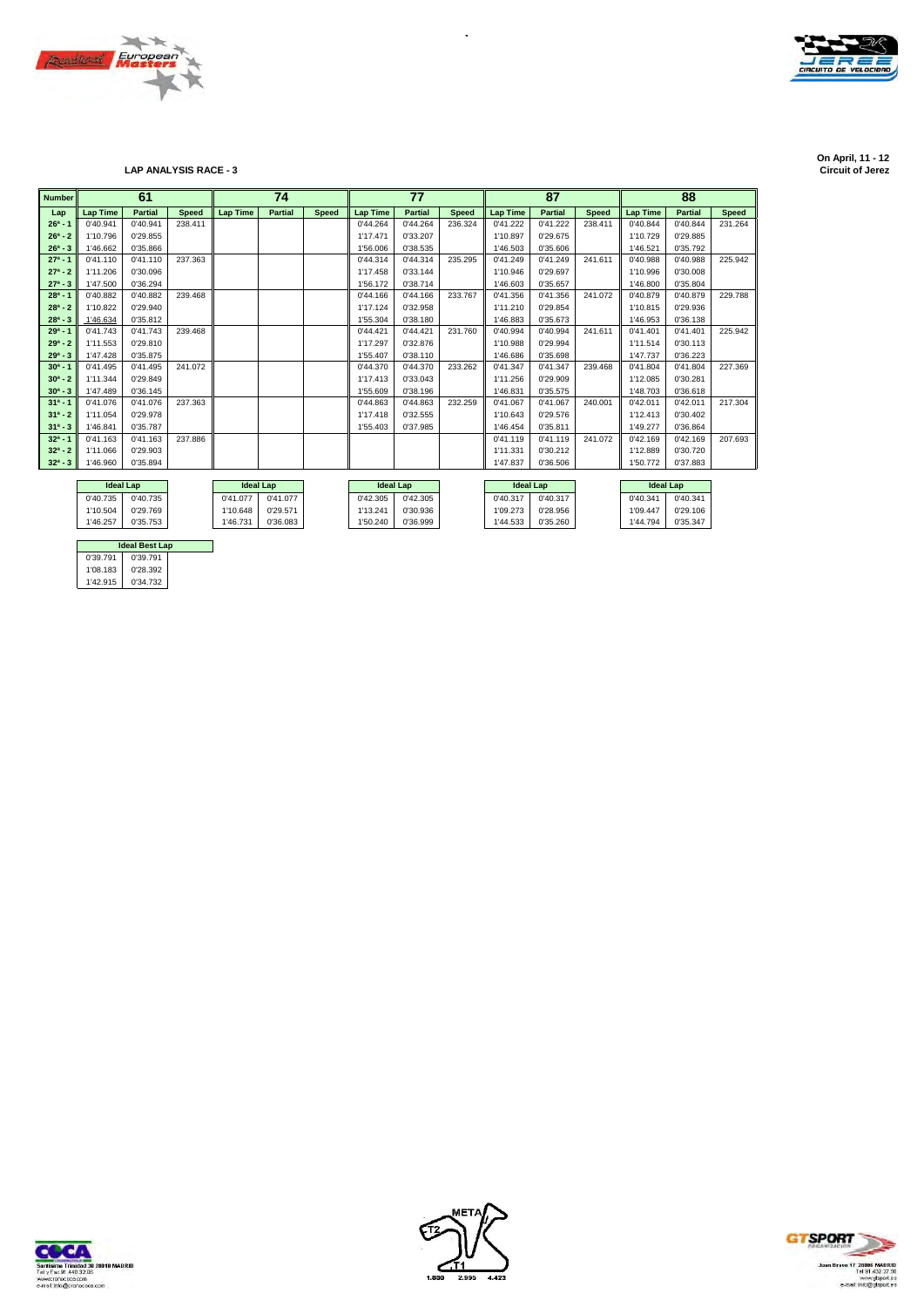



**RACE - 3 Sectors Results** On April, 11 - 12

|                  | Sector - 1                     |                    | Sector - 2                         |              | Sector - 3                          |             | Ideal Lap vs Best Lap |                                |          |                         |              |  |  |  |  |  |
|------------------|--------------------------------|--------------------|------------------------------------|--------------|-------------------------------------|-------------|-----------------------|--------------------------------|----------|-------------------------|--------------|--|--|--|--|--|
|                  | <u> Ord. Nº Driver</u>         | <u>Time</u>        | <b>Nº Driver</b>                   | Time         | <b>Nº</b> Driver                    | <b>Time</b> |                       | Ord. Nº Driver                 |          | Ideal Lap Best Lap Ord. |              |  |  |  |  |  |
|                  | <b>152 Harrison - Correa</b>   | 39.791             | <b>152 Harrison - Correa</b>       |              | 28.392   52 Harrison - Correa       | 34.732      |                       | 52 Harrison - Correa           | 1'42.915 | 1'42.915                |              |  |  |  |  |  |
|                  | <b>87</b> James Swift          |                    | 40.317 <b>87</b> James Swift       |              | 28.956 <b>87</b> James Swift        | 35.260      | $\mathbf{2}$          | 87 James Swift                 | 1'44.533 | 1'44.557                | $\mathbf{2}$ |  |  |  |  |  |
| 3                | <b>188</b> Woodward - Kaiser   | 40.341             | 4 Patterson - Kapadia              | 29.081       | 4 Patterson - Kapadia               | 35.336      | 3                     | 88 Woodward - Kaiser           | 1'44.794 | 1'44.889                | 3            |  |  |  |  |  |
|                  | 4 Patterson - Kapadia          |                    | 40.487 88 Woodward - Kaiser        |              | 29.106 88 Woodward - Kaiser         | 35.347      |                       | 4 Patterson - Kapadia          | 1'44.904 | 1'44.986                |              |  |  |  |  |  |
| 5                | <b>61</b> Manhal Allos         | 40.735 $\parallel$ | 5 Bartels - Moseley                |              | 29.272 <b>61</b> Manhal Allos       | 35.753      | 5.                    | 5 Bartels - Moseley            | 1'45.884 | 1'46.072                |              |  |  |  |  |  |
| 6                | 5 Bartels - Moseley            |                    | 40.811   74 James Abbott           | 29.571       | 5 Bartels - Moseley                 | 35.801      | 6                     | 61 Manhal Allos                | 1'46.257 | 1'46.634                | 6            |  |  |  |  |  |
|                  | 74 James Abbott                |                    | 41.077 21 Hyman - Mortimer         |              | 29.608 20 Alain Costa               | 36.011      |                       | 74 James Abbott                | 1'46.731 | 1'46.753                |              |  |  |  |  |  |
| 8                | 21 Hyman - Mortimer            |                    | 41.138 29 Marteotto - Cencetti     |              | 29.610   21 Hyman - Mortimer        | 36.055      | 8                     | 21 Hyman - Mortimer            | 1'46.801 | 1'46.928                | 8            |  |  |  |  |  |
| 9                | <b>20</b> Alain Costa          |                    | 41.234 20 Alain Costa              |              | 29.693 74 James Abbott              | 36.083      | 9                     | <b>20</b> Alain Costa          | 1'46.938 | 1'47.029                | 9            |  |  |  |  |  |
| 10               | <b>9</b> Constable - Cantillon | 41.288 $\parallel$ | 6 Cummings - Ellis                 | 29.708       | 9 Constable - Cantillon             | 36.293      | 10                    | <b>9</b> Constable - Cantillon | 1'47.499 | 1'47.507                | 10           |  |  |  |  |  |
| 11               | 6 Cummings - Ellis             |                    | 41.772 <b>61</b> Manhal Allos      |              | 29.769 29 Marteotto - Cencetti      | 36.298      | 11                    | 6 Cummings - Ellis             | 1'47.873 | 1'48.059                | 12           |  |  |  |  |  |
| 12 <sup>12</sup> | 29 Marteotto - Cencetti        |                    | 41.977 44 Shahin Nouri             | 29.900       | 6 Cummings - Ellis                  | 36.393      | $12 \,$               | 29 Marteotto - Cencetti        | 1'47.885 | 1'48.053                | 11           |  |  |  |  |  |
| 13.              | 77 Phillipe Muffat             | 42.305 $\parallel$ | <b>9</b> Constable - Cantillon     |              | 29.918 44 Shahin Nouri              | 36.583      | 13                    | 44 Shahin Nouri                | 1'48.870 | 1'49.251                | 13           |  |  |  |  |  |
|                  | 14    46 Andrew Ferguson       | 42.361             | <b>46</b> Andrew Ferguson          |              | 30.738 46 Andrew Ferguson           | 36.928      | 14                    | 46 Andrew Ferguson             | 1'50.027 | 1'50.133                | 14           |  |  |  |  |  |
| 15               | 44 Shahin Nouri                |                    | 42.387 <b>158</b> Pierre Schroeder |              | 30.863 77 Phillipe Muffat           | 36.999      | 15                    | 77 Phillipe Muffat             | 1'50.240 | 1'50.945                | 15           |  |  |  |  |  |
|                  | 16 <b>158</b> Pierre Schroeder |                    | 43.177 77 Phillipe Muffat          |              | 30.936 <b>I 58</b> Pierre Schroeder | 37.663      | 16                    | <b>58 Pierre Schroeder</b>     | 1'51.703 | 1'51.982                | 16           |  |  |  |  |  |
| 17               | <b>I</b> 7 Jean Gandar         | 44.131             | II 7<br>Jean Gandar                | $31.340$   7 | Jean Gandar                         | 38.623      | 17                    | Jean Gandar                    | 1'54.094 | 1'54.851                | 17           |  |  |  |  |  |

÷.

**Santisima Trinidad 30 28010 MADRID**Tel y Fax 91.448.32.06 Tel 91.432.27.50 www.cronococa.com<br>e-mail:info@cronococa.com



Circuit of Jerez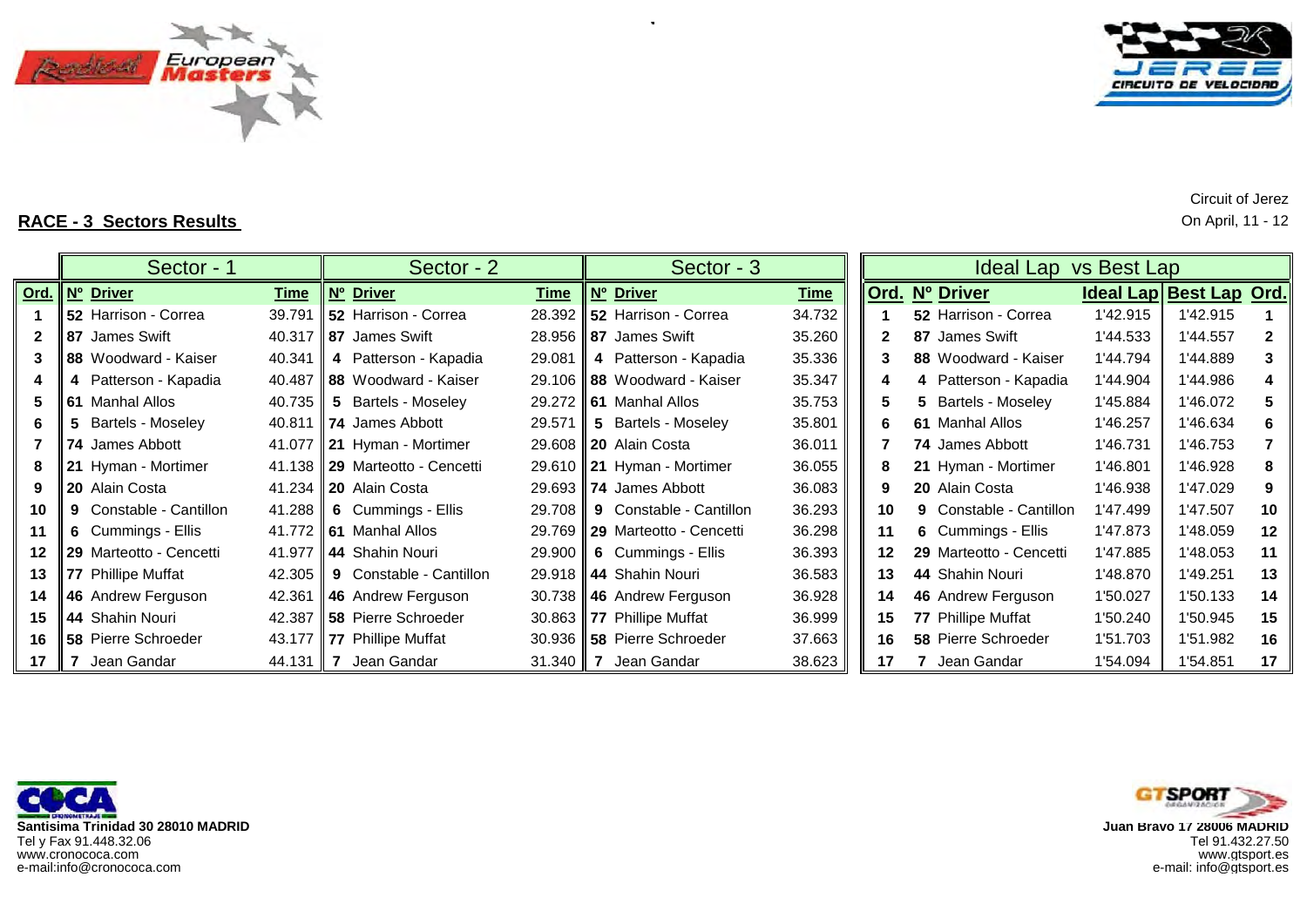



**RACE - 3 MAXIMUM SPEED**

Circuit of Jerez On April, 11 - 12

| Ord.           | <b>N°</b> | Entrant               | <b>Driver</b>            | Nat.       | Driver <sub>_2</sub>  | Nat.       | <b>Car Type</b>    | Cat. | Cla.            | Km/h    |
|----------------|-----------|-----------------------|--------------------------|------------|-----------------------|------------|--------------------|------|-----------------|---------|
|                |           | 52 Nielsen Racing     | Jon Harrison             | <b>GGY</b> | Victor Correa         | <b>BRA</b> | SR <sub>8</sub>    | M    | 1 <sup>0</sup>  | 241.611 |
| $\overline{2}$ |           | 87 360 Racing         | James Swift              | <b>GBR</b> |                       |            | SR <sub>8</sub>    | M    | $2^{\circ}$     | 241.611 |
| 3              |           | 61 RAW                | <b>Manhal Allos</b>      | <b>GBR</b> |                       |            | SR <sub>8</sub>    | M    | 3 <sup>0</sup>  | 241.072 |
| 4              | 4         | Nielsen Racing        | Jamie Patterson          | <b>GBR</b> | Alex Kapadia          | <b>GBR</b> | SR <sub>8</sub>    | M    | $4^{\circ}$     | 240.001 |
| 5              |           | 20 Radical France     | Alain Costa              | <b>MCO</b> |                       |            | SR <sub>8</sub>    | М    | $5^{\circ}$     | 238.411 |
| 6              |           | 88 360 Racing         | <b>Terrence Woodward</b> | <b>GBR</b> | <b>Ross Kaiser</b>    | <b>GBR</b> | SR <sub>8</sub>    | M    | 6 <sup>o</sup>  | 237.886 |
|                |           | 77 Radical France     | <b>Phillipe Muffat</b>   | <b>CHE</b> |                       |            | SR <sub>8</sub>    | M    | $7^\circ$       | 236.324 |
| 8              |           | 74 Works              | James Abbott             | <b>GBR</b> |                       |            | Spyder             | M    | $8^{\circ}$     | 235.295 |
| 9              | 21        | <b>Works</b>          | Chris Hyman              | ZAF        | <b>Alex Mortimer</b>  | <b>GBR</b> | Spyder             | M    | $9^{\circ}$     | 231.760 |
| 10             | 5         | Nielsen Racing        | Jaap Bartels             | <b>NLD</b> | <b>Stuart Moseley</b> |            | Spyder             | M    | 10 <sup>o</sup> | 230.278 |
| 11             |           | 46 RAW                | Jeremy Ferguson          | <b>GBR</b> | Andrew Ferguson       |            | Spyder             | M    | 11 <sup>0</sup> | 230.278 |
| 12             | 9         | <b>Works</b>          | Jamie Constable          | <b>GBR</b> | <b>Mike Cantillon</b> | <b>GBR</b> | Spyder             | M    | $12^{\circ}$    | 229.788 |
| 13             |           | <b>Radical France</b> | Jean Gandar              | <b>BRA</b> |                       |            | Spyder             | M    | 13 <sup>o</sup> | 222.223 |
| 14             |           | 44 Works              | Shahin Nouri             | <b>CHE</b> |                       |            | SR3 RSX            | S    | 1 <sup>0</sup>  | 215.569 |
| 15             |           | 29 RAW                | Marcello Marteotto       | <b>ITA</b> | Marco Cencetti        | <b>ITA</b> | SR3 RSX            | S    | $2^{\circ}$     | 214.712 |
| 16             | 6         | Supreme               | <b>Andy Cummings</b>     | <b>GBR</b> | <b>Bradley Ellis</b>  | <b>GBR</b> | SR <sub>3</sub>    | S    | 3 <sup>0</sup>  | 209.303 |
| 17             |           | 58 RAW                | Pierre Schroeder         | <b>LUX</b> |                       |            | SR <sub>3</sub> RS | S    | $4^{\circ}$     | 208.898 |

÷.





 **Juan Bravo 17 28006 MADRID** www.gtsport.es e-mail: info@gtsport.es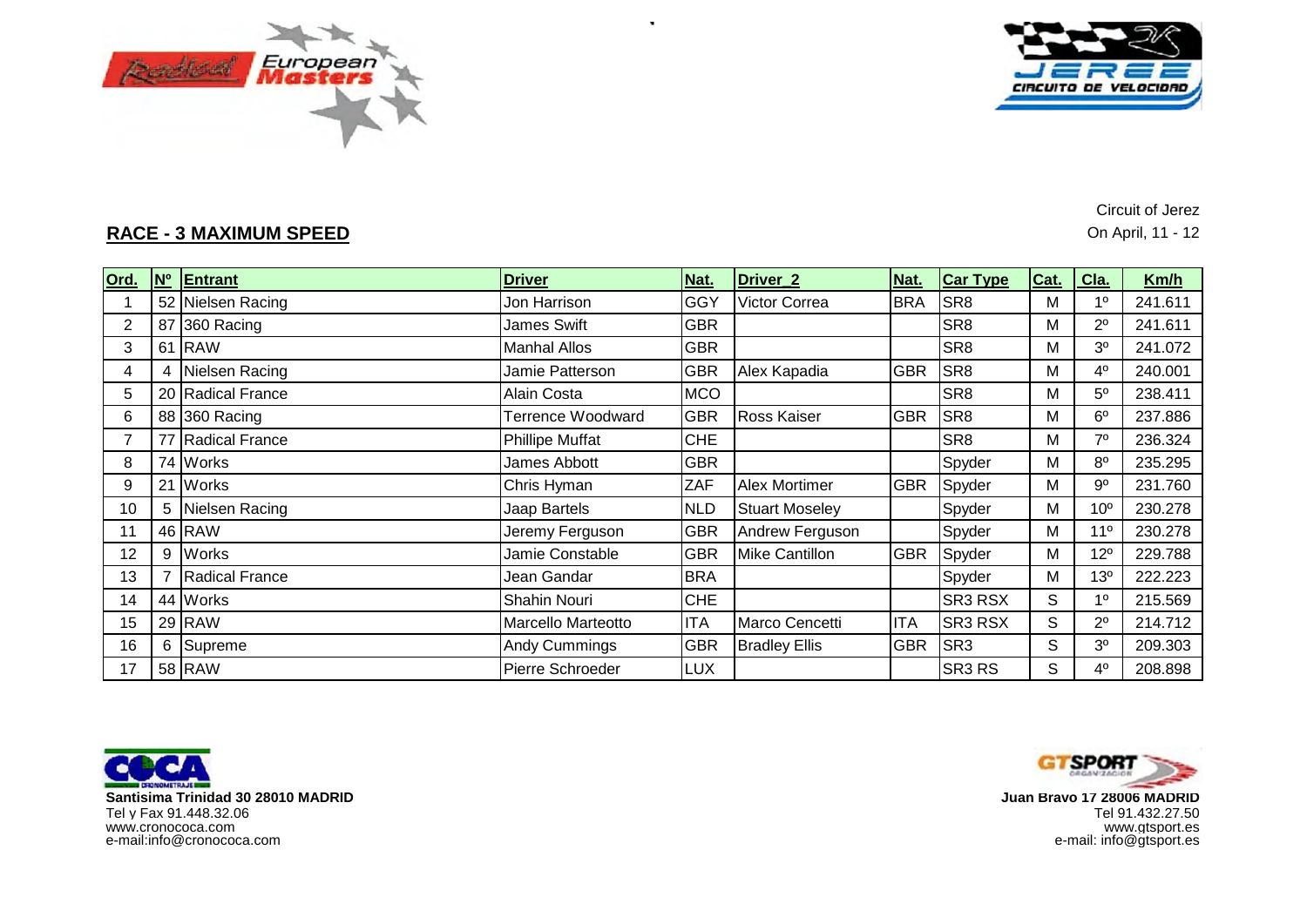



On April, 11 - 12

### **LAP CHART RACE - 3** Circuit of Jerez

|                 |     | Order Start GAP / LT | - 18 | GAP/LT             | 2 <sup>a</sup> | GAP/LT             | 3 <sup>a</sup> | GAP/LT              | 4 <sup>a</sup> | GAP/LT             |    | GAP/LT               |    | GAP/LT               | 7 <sup>a</sup> | GAP/L                |     | GAP/LT             | 9ª | GAP/LT             | 10 <sup>a</sup> | GAP/LT             | 11 <sup>a</sup> | GAP/LT               | 12 <sup>a</sup> | GAP/LT               | 13 <sup>a</sup> | GAP/LT               | 14 <sup>3</sup> | GAP/L                |    | 15 <sup>a</sup> GAP / LT | 16 <sup>a</sup> | GAP/LT               |
|-----------------|-----|----------------------|------|--------------------|----------------|--------------------|----------------|---------------------|----------------|--------------------|----|----------------------|----|----------------------|----------------|----------------------|-----|--------------------|----|--------------------|-----------------|--------------------|-----------------|----------------------|-----------------|----------------------|-----------------|----------------------|-----------------|----------------------|----|--------------------------|-----------------|----------------------|
| 10 <sup>°</sup> | 88  | 0.0142A              | 52   | 1'48.576           | 52             | 1'42.915           | 52             | 1'43.453            | 52             | 1'43.787           | 52 | 1'43.928             | 52 | 1'46.707             | 52             | 1'47.212             | 52  | 2'17.955           | 52 | 3'11.032           | 52              | 2'58.08            | 52              | 1'47.249             | 52              | 1'45.376             | 52              | 1'45.378             | 87              | 1'47.181             | 87 | 1'47.687                 | 87              | 1'47.294             |
| 2 <sup>0</sup>  | 52  | 00144E0              | 87   | 1.574<br>1'50.15   | 87             | 3.216<br>1'44.557  | 87             | 4.699<br>1'44.936   | 87             | 6.166<br>1'45.254  | 87 | 8.107<br>1'45.869    | 87 | 9.754<br>1'48.354    | 87             | 10.817<br>1'48.275   | 87  | 2.504<br>2'09.642  | 87 | 2.097<br>3'10.625  | 88              | 2.407<br>2'57.554  | 87              | 3.465<br>1'48.065    | 87              | 5.156<br>1'47.067    | 87              | 6.678<br>1'46.9      | 0<br>-3         | 15.353<br>1'49.8     |    | 17.265<br>1'49.599       |                 | 1'11.937<br>1'46.976 |
| 3 <sup>o</sup>  |     | OOIEA ET             | 88   | 2.953<br>1'51.529  | 88             | 5.568<br>1'45.53   | 88             | 8.636<br>1'46.521   | 88             | 11.21<br>1'46.362  | 88 | 13.617<br>1'46.334   | 88 | 15.065<br>1'48.155   | 88             | 16.752<br>1'48.899   | 88  | 7.296<br>2'08.499  | 88 | 2.933<br>3'06.669  | 87              | 2.649<br>2'58.632  | ີ               | 7.403<br>1'50.571    |                 | 10.681<br>1'48.654   |                 | 13.751<br>1'48.448   | 46              | 22.31<br>1'50.433    | 46 | 24.757<br>1'50.133       | 21              | 1'19.388<br>1'46.928 |
| 4 <sup>0</sup>  | 87  |                      | 4    | 5.060<br>1'53.636  |                | 7.909<br>1'45.764  |                | 9.861<br>1'45.405   |                | 11.689<br>1'45.615 |    | 14.007<br>1'46.246   |    | 15.304<br>1'48.004   |                | 17.083<br>1'48.991   |     | 8.680<br>2'09.552  |    | 4.107<br>3'06.459  |                 | 3.684<br>2'57.657  | 9               | 10.465<br>1'52.129   |                 | 14.347<br>1'49.258   | 9               | 19.412<br>1'50.443   | ಾ               | 1'10.223<br>2'50.331 |    | 1'12.255<br>1'49.719     | 61              | 1'20.189<br>1'47.386 |
| 5 <sup>o</sup>  | 61  | 0.11442              | 61   | 6.340<br>1'54.916  | 61             | 10.799<br>1'47.374 | 61             | 14.629<br>1'47.283  | 61             | 17.742<br>1'46.9   | 61 | 20.746<br>1'46.932   | 61 | 22.702<br>1'48.663   | 61             | 23.669<br>1'48.179   | -61 | 9.288<br>2'03.574  | 61 | 4.849<br>3'06.593  | 5               | 4.081<br>2'56.395  | 21              | 11.627<br>1'53.503   | 77              | 18.404<br>1'50.945   | 46              | 25.737<br>1'50.897   | 21              | 1'20.214<br>1'47.212 | 21 | 1'19.754<br>1'47.227     | 88              | 1'24.127<br>1'46.197 |
| 6 <sup>o</sup>  | 5   | <b>LO4125 04</b>     | 20   | 6.865<br>1'55.441  | 20             | 11.811<br>1'47.861 | -20            | 16.781<br>1'48.423  | 20             | 21.238<br>1'48.244 | 20 | 24.339<br>1'47.029   |    | 28.773<br>1'49.05    |                | 30.508<br>1'48.947   |     | 9.805<br>1'57.252  |    | 5.766<br>3'06.993  | 61              | 4.507<br>2'57.738  | 44              | 12.371<br>1'53.405   | 46              | 20.218<br>1'51.722   | 58              | 30.897<br>1'53.477   | -61             | 1'20.701<br>1'47.264 | 61 | 1'20.097<br>1'47.083     | 52              | 1'27.839<br>1'47.298 |
| $7^\circ$       | 20  | DOIDE 29             |      | 8.187<br>1'56.763  |                | 13.014<br>1'47.742 | 5              | 17.429<br>1'47.868  | đ              | 22.349<br>1'48.707 |    | 26.430<br>1'48.009   | 21 | 30.437<br>1'50.197   | 21             | 32.319<br>1'49.094   | 21  | 10.421<br>1'56.057 | 21 | 6.564<br>3'07.175  | 21              | 5.373<br>2'56.889  | 77              | 12.835<br>1'53.567   | 58              | 22.798<br>1'52.838   | 21              | 1'26.861<br>1'51.525 | 52              | 1'25.569<br>3'19.428 | 88 | 1'25.224<br>1'45.729     |                 | 1'37.787<br>3'07.816 |
| 8 <sup>0</sup>  | 6   |                      | 21   | 8.842<br>1'57.418  | 21             | 14.352<br>1'48.425 | 21             | 18.596<br>1'47.697  | 21             | 23.108<br>1'48.299 | 21 | 26.947<br>1'47.767   | 9  | 33.509<br>1'49.031   |                | 35.437<br>1'49.14    |     | 20.852<br>2'03.37  |    | 7.532<br>2'57.712  | 9               | 5.585<br>2'56.133  | 46              | 13.872<br>1'54.109   | 21              | 1'20.714<br>2'54.463 | 61              | 1'27.296<br>1'47.141 | 88              | 1'27.182<br>1'45.419 | 52 | 1'27.835<br>1'49.953     | 44              | 1'46.882<br>1'50.079 |
| 9 <sup>0</sup>  | 44  | 04'07.02             | 44   | 9.766<br>1'58.342  | 44             | 17.324<br>1'50.473 | 44             | 23.574<br>1'49.703  | 9              | 27.318<br>1'47.507 | 9  | 31.185<br>1'47.795   | 44 | 40.831<br>1'51.288   | 44             | 45.087<br>1'51.468   | 44  | 22.000<br>1'54.868 | 44 | 8.233<br>2'57.265  | 44              | 6.215<br>2'56.062  | 58              | 15.336<br>1'54.324   | 61              | 1'25.533<br>1'49.425 | 88              | 1'35.622<br>1'44.889 | 44              | 1'42.024<br>1'49.953 | 44 | 1'44.097<br>1'49.76      | 46              | 1 vta.<br>3'10.954   |
| 10 <sup>o</sup> | 21  | 1.0128.28            | 46   | 12.329<br>2'00.905 |                | 18.724<br>1'49.08  |                | 23.598<br>1'48.327  | 44             | 29.953<br>1'50.166 | 44 | 36.250<br>1'50.225   | 77 | 59.528<br>1'53.134   | 77             | 1'06.152<br>1'53.836 | 77  | 42.802<br>1'54.605 | 77 | 9.050<br>2'37.28   | 77              | 6.517<br>2'55.547  | 61              | 1'21.484<br>3'04.226 | 88              | 1'36.111<br>1'47.77  | 44              | 1'45.930<br>1'52.694 | 58              | 1 vta.<br>3'14.517   |    | 1 vta.<br>1'45.373       |                 | 1 vta.<br>1'45.101   |
| 11 <sup>°</sup> | 77  | 1.04'52.04           | 9    | 12.559<br>2'01.135 | 46             | 23.524<br>1'54.11  | 46             | 31.760<br>1'51.689  | 74             | 34.810<br>1'46,753 | 77 | 53.101<br>1'56.124   | 46 | 1'01.332<br>1'52.753 | 46             | 1'07.058<br>1'52.938 | 46  | 43.881<br>1'54.778 | 46 | 9.824<br>2'36.975  | 46              | 7.012<br>2'55.268  | 88              | 1'33.71<br>3'18.559  | 44              | 1'38.614<br>3'11.619 |                 | 1 vta.<br>1'48.237   |                 | 1 vta.<br>1'44.986   | 58 | 1 vta.<br>1'58.726       | 58              | 1 vta.<br>1'53.247   |
| 12 <sup>o</sup> | 58  | DOIDE 44             | 77   | 12.683<br>2'01.259 | 77             | 23.840<br>1'54.072 | 74             | 31.844<br>1'49.771  | 29             | 39.71<br>1'50.785  | 46 | 55.286<br>1'59.062   | 58 | 1'05.894<br>1'54.496 | 58             | 1'13.977<br>1'55.295 | 58  | 51.611<br>1'55.589 | 58 | 10.282<br>2'29.703 | 58              | 8.261<br>2'56.059  |                 | 1 vta.<br>3'41.934   |                 | 1 vta.<br>1'49.7     | 6               | 1 vta.<br>1'49.843   | -6              | 1 vta.<br>1'49.583   | O  | 1 vta.<br>1'48.897       | 6               | 1 vta.<br>1'48.881   |
| 13 <sup>o</sup> | -46 | 52'35.937            | 29   | 13.632<br>2'02.208 | 29             | 24.218<br>1'53.501 | 29             | 32.716<br>1'51.951  | 46             | 40.152<br>1'52.179 | 58 | 58.105<br>1'55.326   | D  | 1'10.653<br>1'53.53  |                | 1'17.338<br>1'53.897 | O   | 53.755<br>1'54.372 | 6  | 10.747<br>2'28.024 | 6               | 8.675<br>2'56.008  | O               | 1 vta.<br>3'37.572   |                 | 1 vta.<br>1'52.264   | 77              | 1 vta.<br>3'37.975   |                 | 1 vta.<br>1'57.859   | 77 | 1 vta.<br>1'51.227       | 77              | 1 vta.<br>1'51.504   |
| $14^{\circ}$    | 74  | 20'08.126-           | 58   | 15.763<br>2'04.339 | 74             | 25.526<br>1'47.725 | 77             | 33.209<br>1'52.822  | 77             | 40.905<br>1'51.483 |    | 1'03.830<br>1'54.067 |    | 1 vta.<br>2'00.934   |                | 1 vta.<br>2'12.581   |     | 1 vta.<br>3'10.218 |    | 1 vta.<br>2'59.987 |                 | 1 vta.<br>2'07.037 |                 | 2 vta.<br>3'17.34    |                 | 2 vta.<br>2'12.078   |                 | 2 vta.<br>1'57.033   |                 | 2 vta.<br>2'02.00    |    | 2 vta.<br>3'20.659       |                 | 3 vta.<br>3'37.611   |
| 15°             | 29  | 49'25.751-           | -74  | 20.716<br>2'09.292 | 58             | 26.760<br>1'53.912 | 58             | 36.385<br>1'53.078  | -58            | 46.707<br>1'54.109 |    | 1'40.334<br>2'00.999 | 29 | 4 vta.<br>1'56.956   | 29             | 4 vta.<br>1'48.358   | 29  | 4 vta.<br>1'48.327 | 29 | 4 vta.<br>1'48.053 | 29              | 4 vta.<br>1'48.569 |                 |                      |                 |                      |                 |                      |                 |                      |    |                          |                 |                      |
| 16 <sup>o</sup> | 9   | 02'00.317-           |      | 27.117<br>2'15.693 |                | 38.063<br>1'52.309 | 6              | 45.873<br>1'51.263  | -6             | 53.691<br>1'51.605 | 29 | 4 vta.<br>$>10$ min  |    |                      |                |                      |     |                    |    |                    |                 |                    |                 |                      |                 |                      |                 |                      |                 |                      |    |                          |                 |                      |
| 17 <sup>o</sup> |     | 00'00.000-           | -b   | 28.669<br>2'17.245 |                | 47.433<br>2'03.231 |                | 1'05.650<br>2'01.67 |                | 1'23.263<br>2'01.4 |    |                      |    |                      |                |                      |     |                    |    |                    |                 |                    |                 |                      |                 |                      |                 |                      |                 |                      |    |                          |                 |                      |

 $\alpha$ 



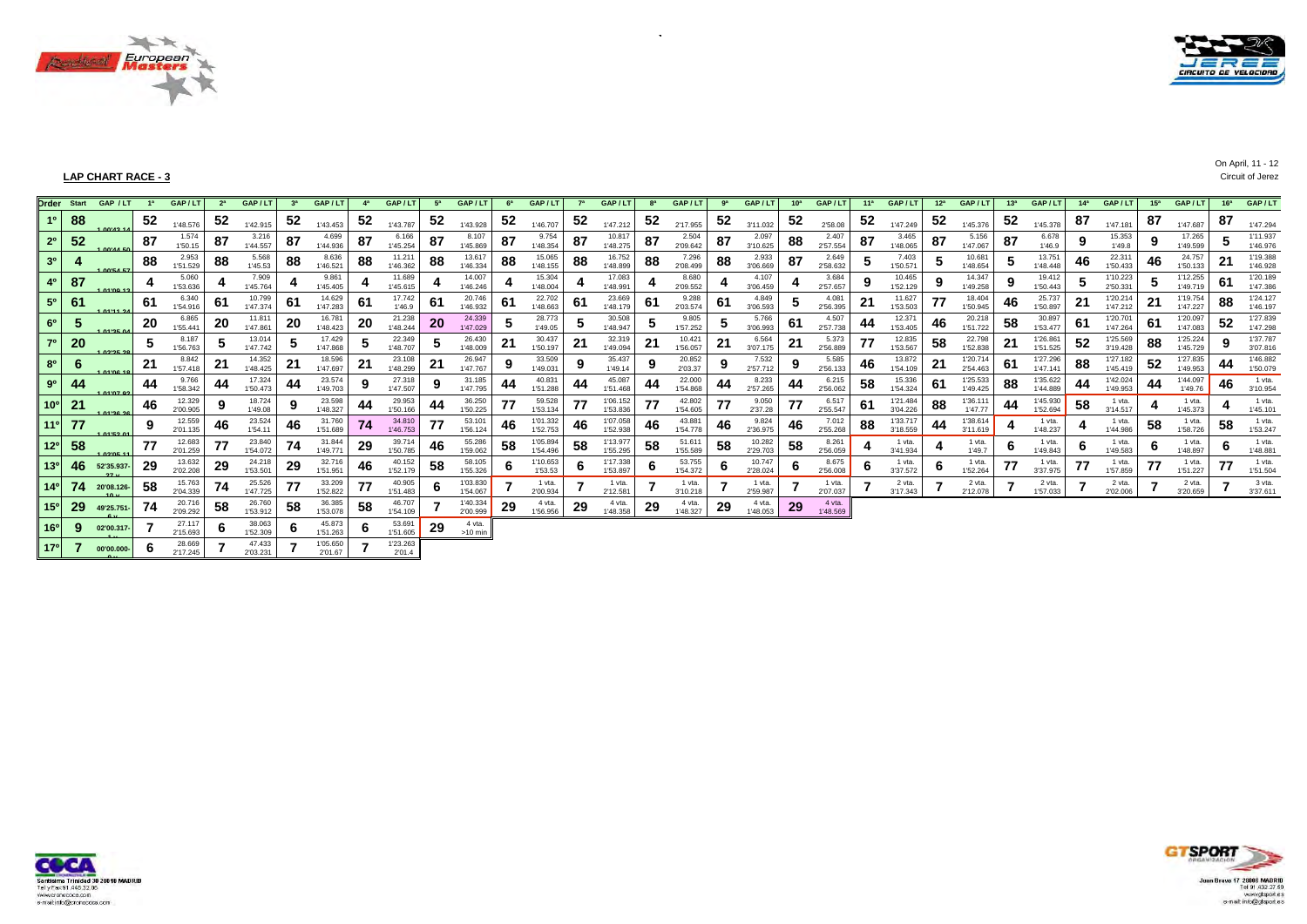



### **LAP CHART RACE - 3** On April, 11 - 12

| <b>Drden</b>    | 17 <sup>a</sup> | GAP/LT               |     | GAP/LT               | 1 <sup>q</sup> | GAP / LT             | 20 <sup>a</sup> | GAP/L                |                | GAP/L                | 22 <sup>a</sup> | GAP/LT               | 23 <sup>a</sup> | GAP/L1               | 24 <sup>a</sup> | GAP/LT               | 25 <sup>a</sup> | GAP/LT               |     | GAP/L                | 27 <sup>a</sup> | GAP/LT               | 28 <sup>a</sup> | GAP/L                | 29 <sup>a</sup> | GAP / LT             |    | GAP/LT               | 31 <sup>a</sup> | GAP/LT               | 32 <sup>a</sup> | GAP/LT               |
|-----------------|-----------------|----------------------|-----|----------------------|----------------|----------------------|-----------------|----------------------|----------------|----------------------|-----------------|----------------------|-----------------|----------------------|-----------------|----------------------|-----------------|----------------------|-----|----------------------|-----------------|----------------------|-----------------|----------------------|-----------------|----------------------|----|----------------------|-----------------|----------------------|-----------------|----------------------|
| 1 <sup>0</sup>  | 87              | 1'47.464             |     | 1'46.138             |                | 1'46.072             | IJ              | 1'46.291             |                | 1'46.392             | IJ              | 1'46.133             |                 | 1'46.553             |                 | 1'46.337             |                 | 1'46.675             |     | 1'46.413             |                 | 1'46.621             |                 | 1'47.083             |                 | 1'47.599             |    | 1'47.581             |                 | 1'48.109             |                 | 1'48.29              |
| 2 <sup>0</sup>  |                 | 1'11.226<br>1'46.753 | 21  | 9.940<br>1'47.822    | 21             | 11.343<br>1'47.475   | 21              | 12.344<br>1'47.292   | 88             | 12.261<br>1'46.17    | 88              | 11.596<br>1'45.468   | 88              | 10.905<br>1'45.862   | 88              | 9.958<br>1'45.39     | 88              | 10.128<br>1'46.845   | 88  | 10.236<br>1'46.521   | 88              | 10.415<br>1'46.8     | 88              | 10.285<br>1'46.953   | 88              | 10.423<br>1'47.737   | 00 | 11.545<br>1'48.703   | 88              | 12.713<br>1'49.277   | 88              | 15.195<br>1'50.772   |
| 3 <sup>0</sup>  | 21              | 1'19.482<br>1'47.558 | ъı  | 10.558<br>1'47.779   | 61             | 12.758<br>1'48.272   | 88              | 12.483<br>1'45.913   | 2 <sup>1</sup> | 14.437<br>1'48.485   | 21              | 15.900<br>1'47.596   | 61              | 17.546<br>1'47.497   | 61              | 18.674<br>1'47.465   | 61              | 19.320<br>1'47.321   | -61 | 19.569<br>1'46.662   | 61              | 20.448<br>1'47.5     | 61              | 19.999<br>1'46.634   | 61              | 19.828<br>1'47.428   | 61 | 19.736<br>1'47.489   | 61              | 18.468<br>1'46.841   | 61              | 17.138<br>1'46.96    |
| 4 <sup>0</sup>  | -61             | 1'20.143<br>1'47.418 | OO. | 11.069<br>1'45.914   | 88             | 12.861<br>1'47.864   | 61              | 14,419<br>1'47.952   | -61            | 15.204<br>1'47.177   | 61              | 16.602<br>1'47.531   |                 | 18.804<br>1'49.457   | 52              | 19.731<br>1'47.16    | 52              | 19.913<br>1'46.857   | -52 | 19.986<br>1'46.486   | 52              | 20.955<br>1'47.59    | 52              | 21.794<br>1'47.922   | 52              | 20.729<br>1'46.534   | 52 | 20.097<br>1'46.949   | 52              | 18.861<br>1'46.873   | 87              | 23.875<br>1'47.837   |
| 5 <sup>0</sup>  | -88             | 1'22.519<br>1'45.856 | 52  | 16.691<br>1'46.677   | 52             | 17.505<br>1'46.886   | -52             | 18.054<br>1'46.84    | 52             | 18.691<br>1'47.029   | 52              | 19.376<br>1'46.818   | 52              | 18.908<br>1'46.085   | 21              | 21.830<br>1'49.363   |                 | 23.722<br>1'48.567   | 21  | 25.429<br>1'48.12    | 21              | 27.182<br>1'48.374   | 87              | 27.646<br>1'46.883   | 87              | 26.733<br>1'46.686   | 01 | 25.983<br>1'46.831   | 87              | 24.328<br>1'46.454   |                 | 31.752<br>1'47.853   |
| 6 <sup>0</sup>  | 52              | 1'27.378<br>1'47.003 | 87  | 21.252<br>3'18.616   | 87             | 24.440<br>1'49.26    | 87              | 24.838<br>1'46.689   | 87             | 25.429<br>1'46.983   | 87              | 26.790<br>1'47.494   | 87              | 26.752<br>1'46.515   | 87              | 26.702<br>1'46.287   | 87              | 27.774<br>1'47.747   | -87 | 27.864<br>1'46.503   | 87              | 27.846<br>1'46.603   | 21              | 28.301<br>1'48.202   | 21              | 30.182<br>1'49.48    |    | 30.756<br>1'48.155   |                 | 32.189<br>1'48.806   |                 | 34.308<br>1'49.035   |
| $70^{\circ}$    | 9               | 1'42.693<br>1'52.37  |     | 34.765<br>1'49.436   |                | 37.688<br>1'48.995   |                 | 39.817<br>1'47.099   |                | 39.078<br>1'45.653   |                 | 38.219<br>1'45.274   |                 | 37.546<br>1'45.88    |                 | 37.366<br>1'46.157   |                 | 36.971<br>1'46.28    |     | 36.534<br>1'45.976   |                 | 35.340<br>1'45.427   |                 | 34.234<br>1'45.977   |                 | 32.993<br>1'46.358   |    | 31.492<br>1'46.08    | 21              | 33.563<br>1'50.916   | 52              | 54.614<br>2'24.043   |
| 8 <sup>0</sup>  |                 | 1'50.714<br>1'46.006 |     | 39.219<br>1'45.869   |                | 39.009<br>1'45.862   | 9               | 40.324<br>1'48.927   |                | 43.602<br>1'49.67    | 44              | 59.028<br>1'50.235   | -44             | 1'01.946<br>1'49.471 | 44              | 1'04.860<br>1'49.251 |                 | 1'16.926<br>1'48.424 |     | 1'19.127<br>1'48.614 |                 | 1'21.556<br>1'49.05  |                 | 1'22.987<br>1'48.514 | O               | 1'25.090<br>1'49.702 |    | 1'26.613<br>1'49.104 |                 | 1'26.581<br>1'48.077 |                 | 1'26.350<br>1'48.059 |
| 9 <sup>o</sup>  | 44              | 1'50.905<br>1'51.487 | 44  | 44,400<br>1'50.859   | 44             | 48.069<br>1'49.741   | 44              | 51.375<br>1'49.597   | 44             | 54.926<br>1'49.943   |                 | 1'11.333<br>1'48.754 |                 | 1'13.056<br>1'48.276 | O               | 1'15.177<br>1'48.458 |                 | 1'32.215<br>1'49.093 |     | 1'34.706<br>1'48.904 |                 | 1'37.155<br>1'49.07  |                 | 1'39.431<br>1'49.359 |                 | 1'41.272<br>1'49.44  |    | 1'43.346<br>1'49.655 |                 | 1'44.387<br>1'49.15  |                 | 1'45.692<br>1'49.595 |
| 10 <sup>o</sup> | -46             | 1'57.956<br>1'57.003 | 46  | 52.108<br>1'51.516   | 46             | 58.597<br>1'52.561   | 46              | 1'05.931<br>1'53.625 |                | 1'08.712<br>1'48.663 | 46              | 1'20.817<br>1'53.289 | 46              | 1'26.841<br>1'52.577 | 9               | 1'29.797<br>1'49.054 | 44              | 1'33.794<br>2'15.609 | 44  | 1'40.451<br>1'53.07  | 44              | 1'44.459<br>1'50.629 | 44              | 1'47.401<br>1'50.025 | 44              | 1 vta.<br>1'50.606   | 44 | 1 vta.<br>1'49.858   | 44              | 1 vta.<br>1'50.155   |                 |                      |
| 11 <sup>0</sup> | -6              | 2'10.468<br>1'49.06  |     | 1'01.538<br>1'48.434 |                | 1'04.103<br>1'48.637 | 6               | 1'06.441<br>1'48.629 | 46             | 1'13.661<br>1'54.122 | ื               | 1'24.113<br>2'26.644 |                 | 1'27.080<br>1'49.52  | 46              | 1'34.940<br>1'54.436 | 46              | 1'42.853<br>1'54.588 | 58  | 1 vta.<br>1'53,269   | 58              | 1 vta.<br>1'54.799   | 58              | 1 vta.<br>1'53.979   | -58             | 1 vta.<br>1'53.225   | 58 | 1 vta.<br>1'52.722   | 58              | 1 vta.<br>1'53.315   |                 |                      |
| 12 <sup>o</sup> | 58              | 2'14.293<br>1'53.21  | ೨୪  | 1'10.236<br>1'53.307 | 58             | 1'17.053<br>1'52.889 | 58              | 1'24.294<br>1'53.532 | 58             | 1'30.916<br>1'53.014 | 58              | 1'37.508<br>1'52.725 | 58              | 1'42.937<br>1'51.982 | 58              | 1 vta.<br>1'53.572   | 58              | 1 vta.<br>1'53.295   | 77  | 1 vta.<br>1'56,006   | 77              | 1 vta.<br>1'56.172   |                 | 1 vta.<br>1'55.304   |                 | 1 vta.<br>1'55.407   |    | 1 vta.<br>1'55.609   |                 | 1 vta.<br>1'55.403   |                 |                      |
| 13 <sup>0</sup> | 77              | 2'28.422<br>1'53.135 |     | 1'23.277<br>1'52.219 | 77             | 1'29.302<br>1'52.097 | 77              | 1'36.081<br>1'53.07  | 77             | 1'42.548<br>1'52.859 | 77              | 1 vta.<br>1'52.421   |                 | 1 vta.<br>1'53.173   | 77              | 1 vta.<br>1'53.898   | 77              | 1 vta.<br>1'54.823   |     | 6 vta.<br>1'55.098   |                 |                      |                 |                      |                 |                      |    |                      |                 |                      |                 |                      |
| 14 <sup>°</sup> |                 | 3 vta.<br>2'04.614   |     | 6 vta.<br>5'37.903   |                | 6 vta.<br>2'27.739   |                 | 6 vta.<br>1'58.839   |                | 6 vta.<br>1'57.106   |                 | 6 vta.<br>1'55.578   |                 | 6 vta.<br>1'55.997   |                 | 6 vta.<br>1'54.851   |                 | 6 vta.<br>1'55.939   |     |                      |                 |                      |                 |                      |                 |                      |    |                      |                 |                      |                 |                      |

 $C$ ircuit of Jerez

 $\mathcal{A}$ 

 **15º 16º**

 **17º**